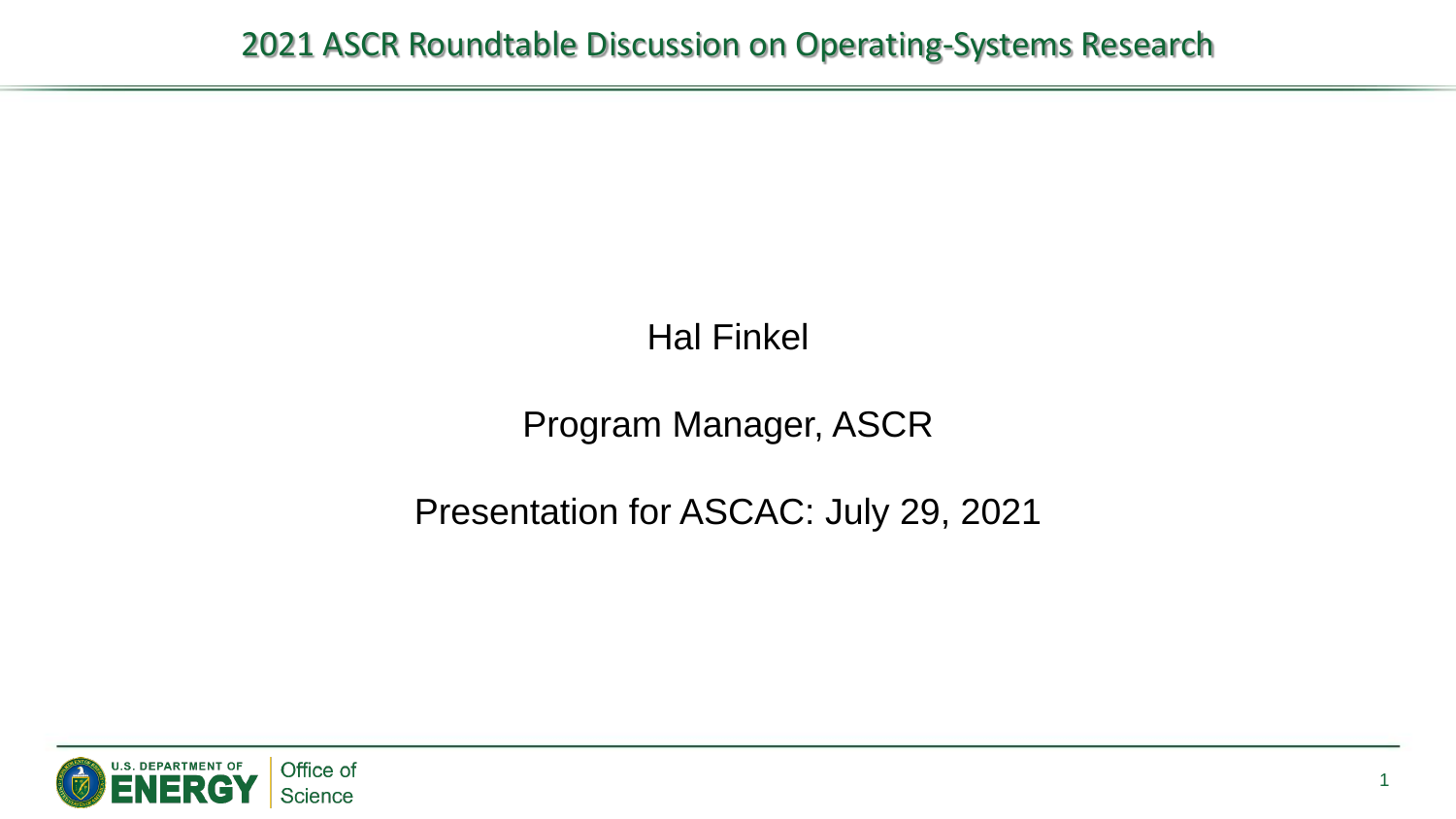#### 2021 ASCR Roundtable Discussion on Operating-Systems Research

- ASCR hosted a roundtable discussion on operating-systems research on January 25, 2021.
- The roundtable discussion took place via Zoom, 12-5pm Eastern.
- Observer registration was open to the public and over 100 registered observers attended.
- Five invited speakers presented during the discussion:

| <b>Speaker</b>          | <b>Institution</b>   |
|-------------------------|----------------------|
| Eric Van Hensbergen     | <b>ARM</b>           |
| Jack Lange              | Univ of Pittsburgh   |
| <b>Rudolf Eigenmann</b> | Univ of Delaware     |
| <b>Martin Schulz</b>    | <b>TUM (Germany)</b> |
| <b>Balazs Gerofi</b>    | RIKEN (Japan)        |

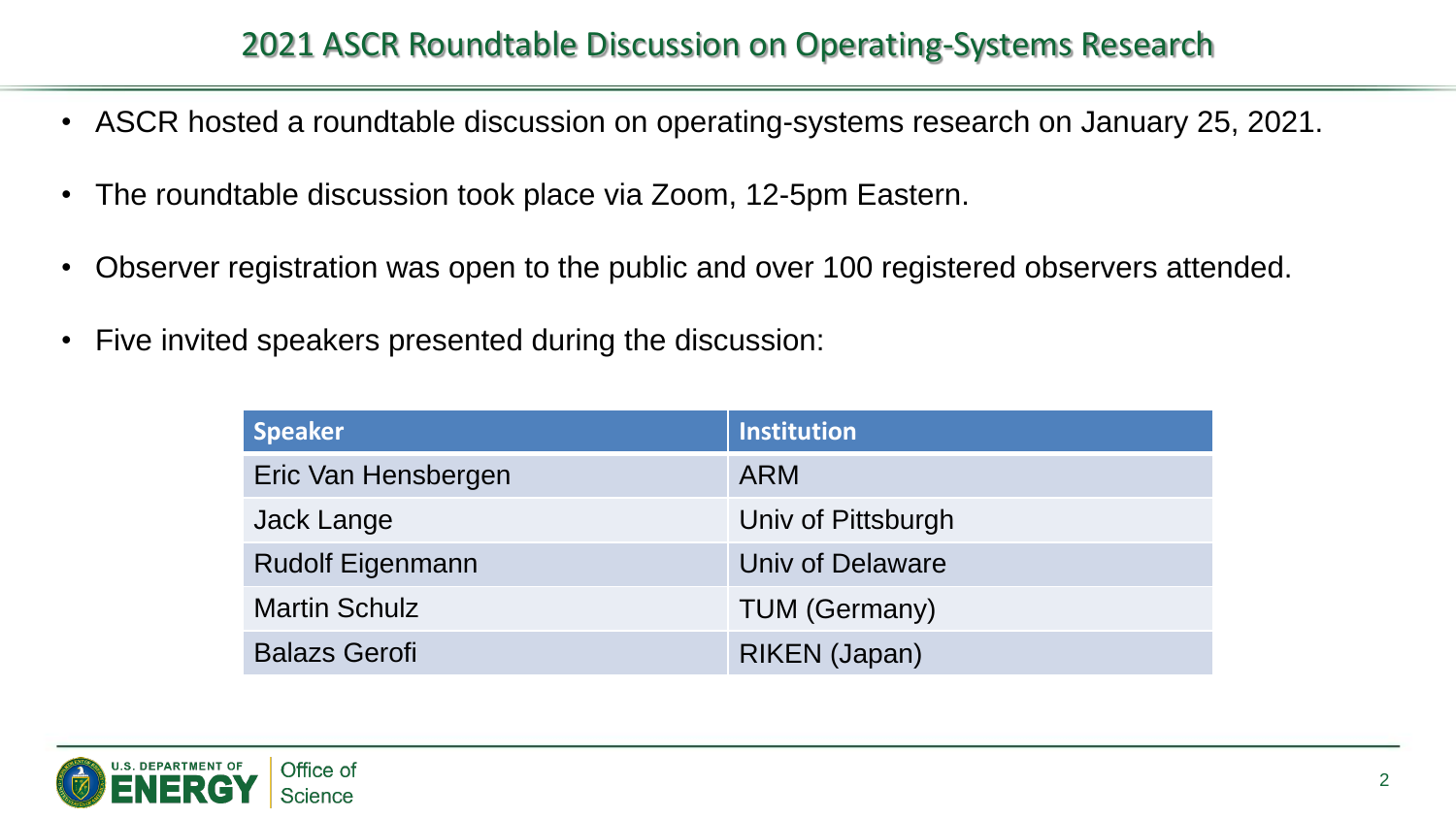• 16 national-laboratory scientists participated:

| <b>Participant</b>    | Laboratory  |
|-----------------------|-------------|
| <b>John Shalf</b>     | <b>LBL</b>  |
| <b>Costin lancu</b>   | LBL         |
| <b>Barry Rountree</b> | <b>LLNL</b> |
| Tapasya Patki         | <b>LLNL</b> |
| Mike Lang             | <b>LANL</b> |
| Lucho lonkov          | LANL        |
| <b>Ron Brightwell</b> | <b>SNL</b>  |
| <b>Kevin Pedretti</b> | <b>SNL</b>  |

| <b>Participant</b>           | Laboratory  |
|------------------------------|-------------|
| Shantenu Jha                 | <b>BNL</b>  |
| Barbara Chapman              | <b>BNL</b>  |
| <b>Sriram Krishnamoorthy</b> | <b>PNNL</b> |
| <b>Roberto Gioiosa</b>       | <b>PNNL</b> |
| <b>Jeff Vetter</b>           | <b>ORNL</b> |
| <b>Christian Engelmann</b>   | <b>ORNL</b> |
| <b>Kamil Iskra</b>           | <b>ANL</b>  |
| Pete Beckman                 | ANL         |

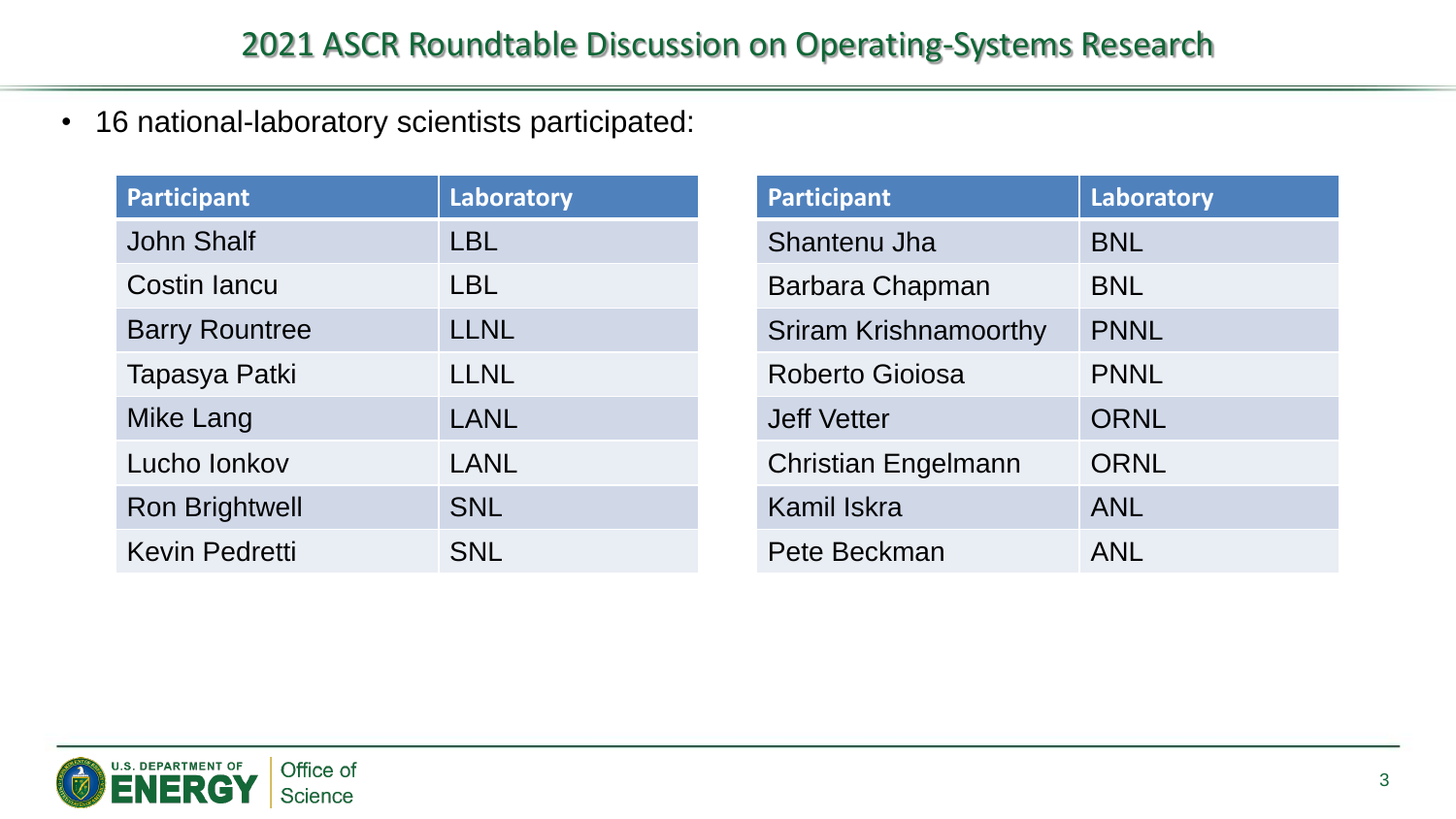- The agenda included lab presentations, presentations by the invited speakers, and planned discussion topics:
	- Extreme Heterogeneity
	- **Edge Computing**
	- Data and Artificial Intelligence
	- Containers, Virtualization, and Programming-Environment Management
	- Resiliency and Correctness
- Two whitepapers were prepared to capture the discussions at the roundtable:
	- *Research Opportunities in Operating Systems for High-Performance Scientific Computing*
	- *Research Opportunities in Operating Systems for Scientific Edge Computing*
	- Both whitepapers have been posted along with this presentation on the ASCAC website.
	- What follows is a presentation of the whitepapers; the views expressed are those of the whitepaper authors.

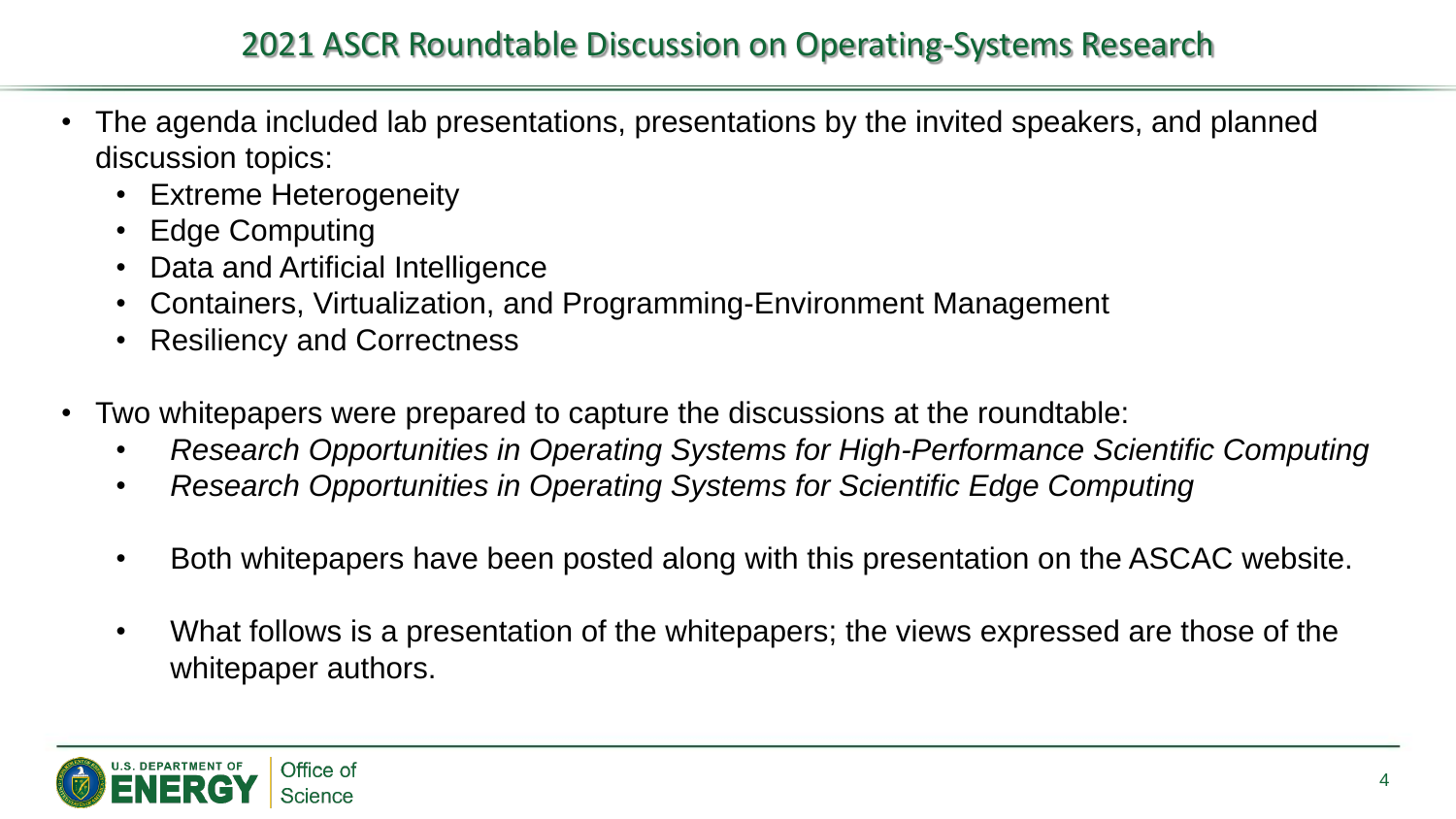

Contributors: Pete Beckman (ANL), Ron Brightwell (SNL), Rudi Eigenmann (Univ of Delaware), Christian Engelmann (ORNL), Roberto Gioiosa (PNNL), Kamil Iskra (ANL), Shantenu Jha (BNL), Jack Lange (Univ of Pittsburgh), Tapasya Patki (LLNL), Kevin Pedretti (SNL)

> DOE Point of Contact: Hal Finkel <hal.finkel@science.doe.gov> May 18, 2021

- The primary aspects of the modern computing ecosystem key to understanding future research opportunities in operating systems are:
	- Full-stack co-design for extreme heterogeneity and scalability
	- Adaptive management and partitioning of resources
	- Smart supercomputer systems and facilities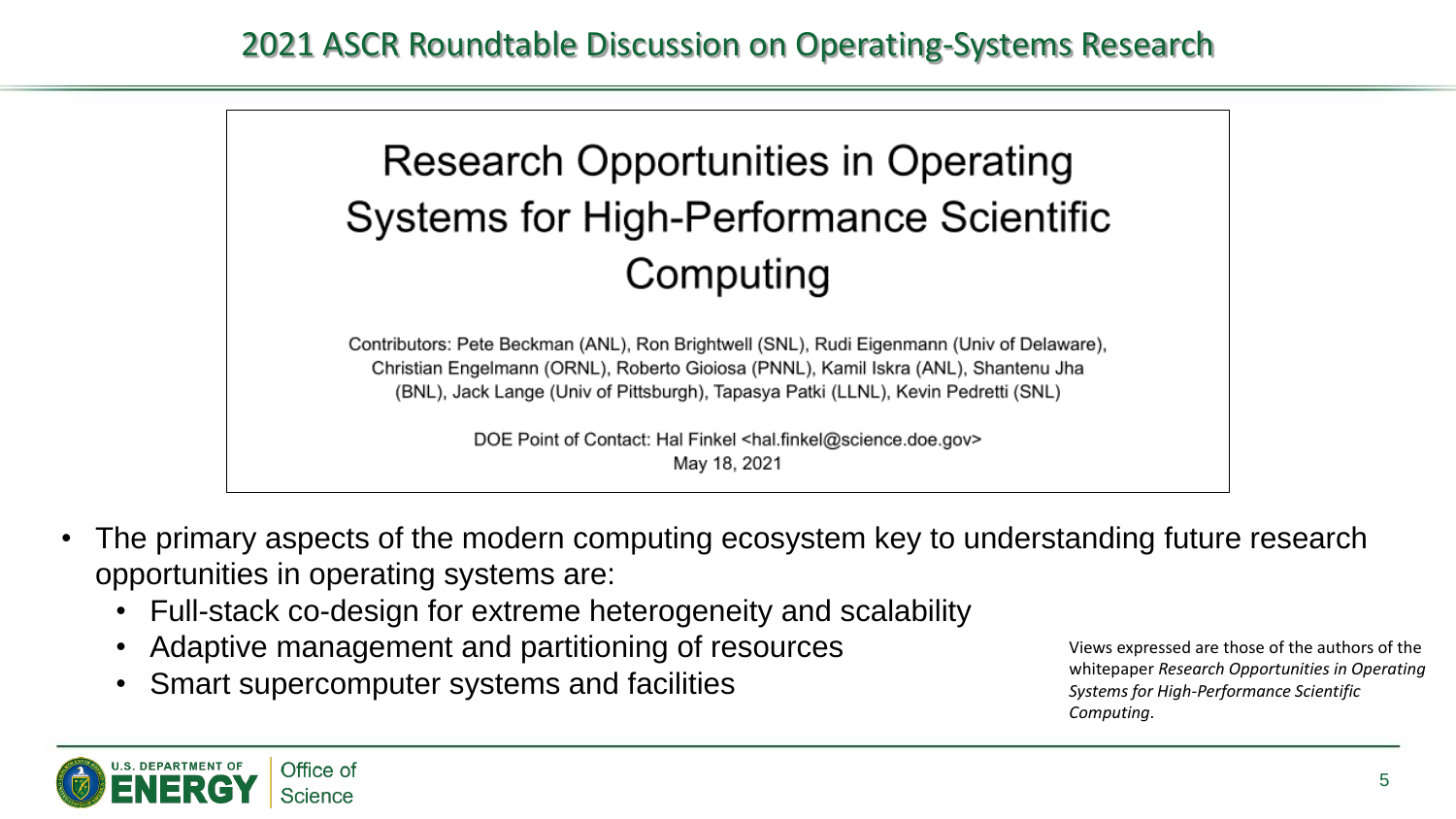- Full-stack co-design for extreme heterogeneity and scalability:
	- Current trends:
		- Increasing heterogeneity, increasing system scales, and increasing data migration;
		- Software must increasingly be optimized and specialized for different kinds of hardware;
		- CPUs, computational accelerators (e.g., GPUs), programming network interfaces, etc., all have programming environments requiring specialization at different levels.
		- Systems research and development increasingly requires co-design of both the hardware and the software.
		- With high-quality open-source hardware designs and fast cycle-accurate simulation tools, it is now possible to rapidly co-design pre-silicon hardware together with full software stacks.
		- For example, this capability was recently used to port KVM [the Linux *Kernel-based Virtual Machine*] to the RISC-V architecture prior to final ratification of the RISC-V virtualization extensions, providing critical validation and feedback.

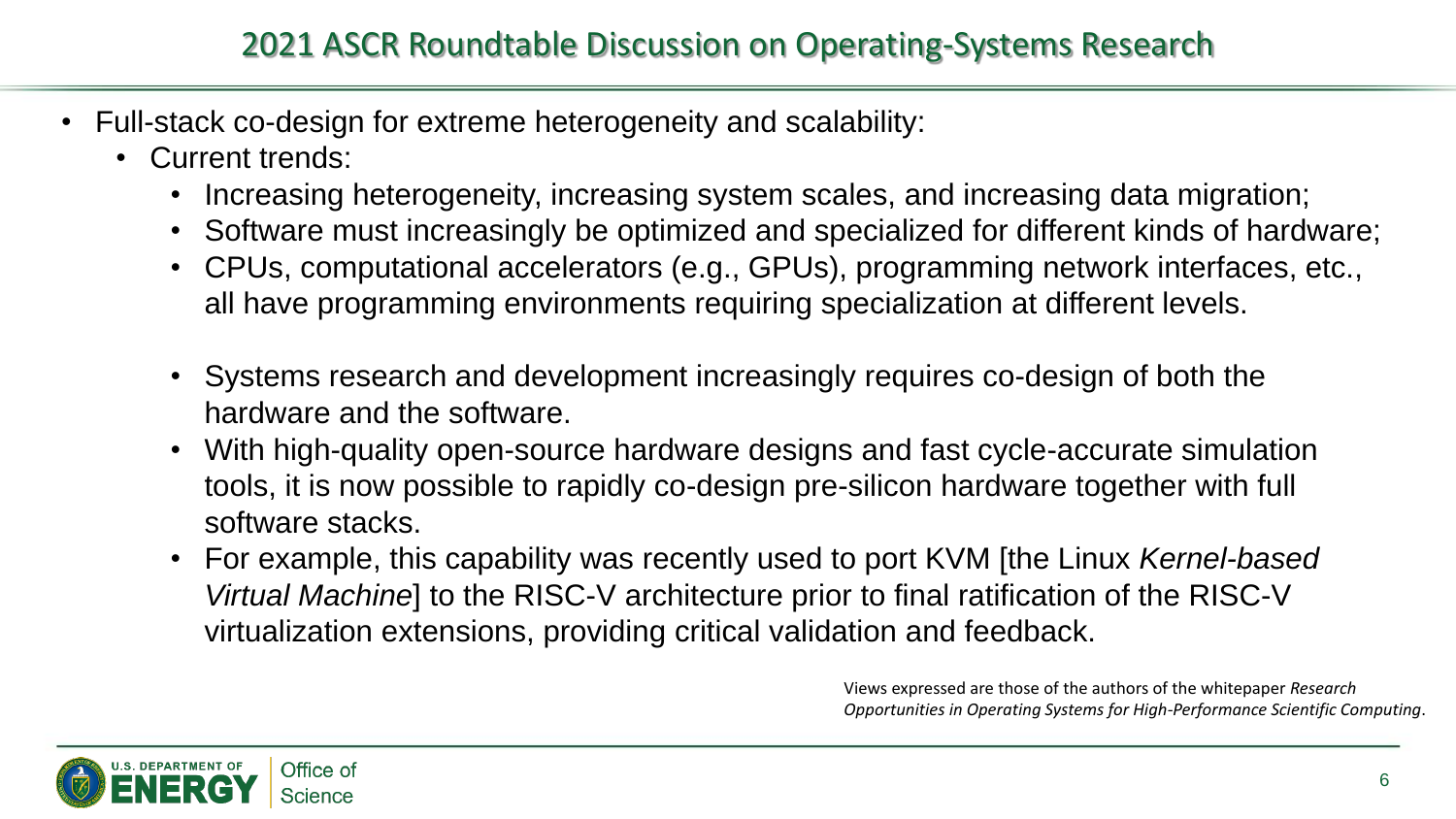#### 2021 ASCR Roundtable Discussion on Operating-Systems Research

- Full-stack co-design for extreme heterogeneity and scalability:
	- Research Challenges and Open Questions:
		- Proving out new OS ideas is difficult due to researchers having
			- Limited ability to affect hardware designs
			- Limited access to large scale HPC platforms on which custom OS software can be booted
		- Performing experiments via FPGA-accelerated simulation tools attacks both challenges.
		- Operating-systems research in the context of full-stack co-design can address:
			- Rapidly developing novel accelerator hardware and accompanying software support
			- Common interfaces to heterogeneous hardware enabling effective OS management
			- Autonomous resource management that reduces the burden on users
			- System-wide security that enables breaking free from the "root is special" model

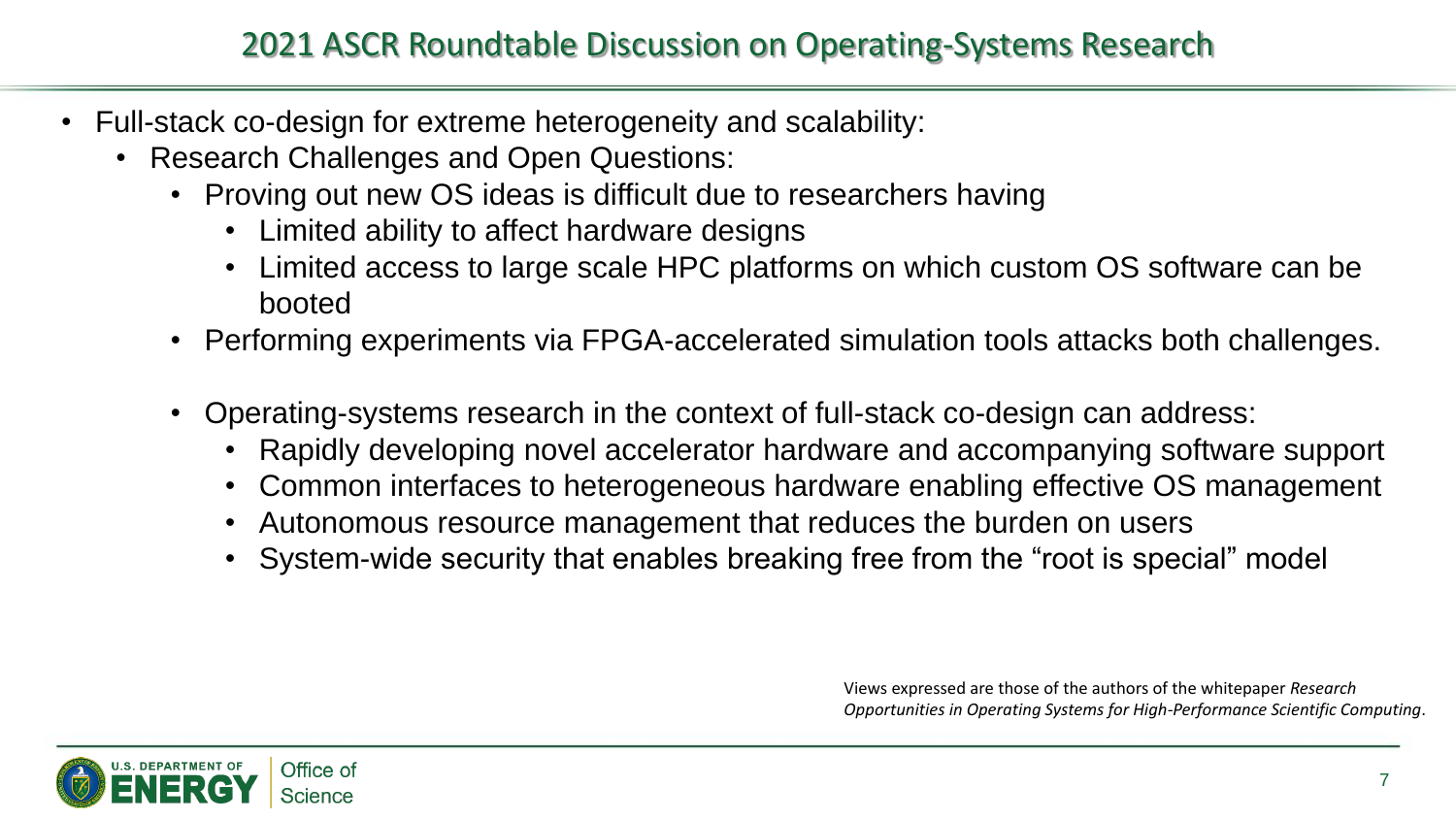- Full-stack co-design for extreme heterogeneity and scalability:
	- Research Challenges and Open Questions:
		- Specific research questions include:
			- How should we think about the OS managing extremely heterogeneous systems, and what new hardware and software mechanisms are needed to enable this?
			- What are the right interfaces to communicate the needed information between programs, compilers, runtime/OS, monitoring subsystem architecture?
			- Can autonomous resource management, assisted by co-designed hardware and OS software, reduce the user burden for managing extremely heterogeneous devices and memories?
			- Can this be done portably, such that difficult porting efforts are not required when moving from one system to the next?
			- How to design an intelligent memory management featuring automated, on-the-fly data optimization (compression, transformations, placement)?

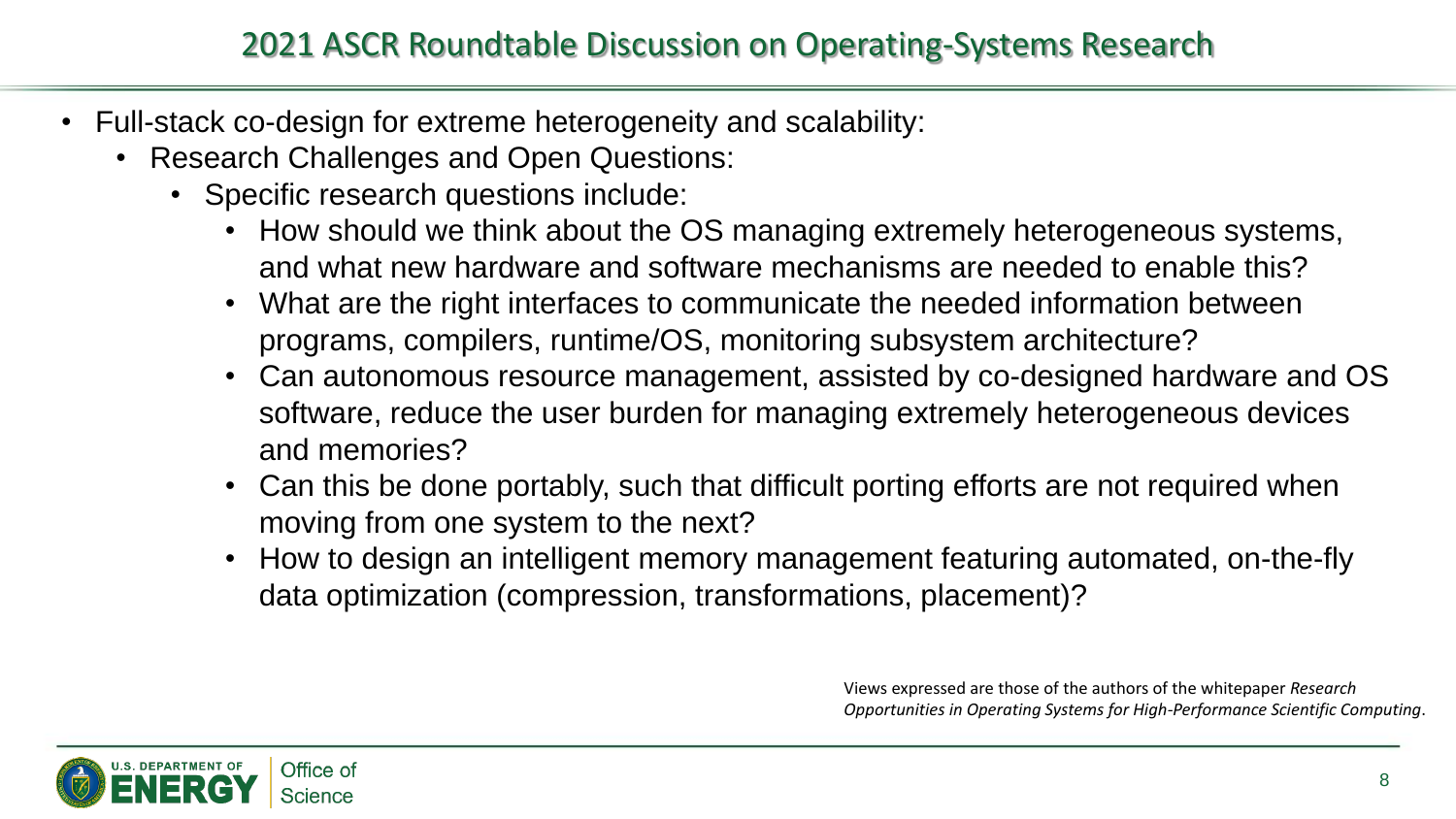- Full-stack co-design for extreme heterogeneity and scalability:
	- Research Challenges and Open Questions:
		- Specific research questions include: [continued]
			- What role can the OS play in identifying inefficient resource usage and suggesting or automating potential improvements?
			- What new hardware capabilities could help the OS do this?
			- Through hardware and software co-design, can we enable system-wide security such that root is no longer a special thing on HPC systems, similar to the case on public clouds?
			- Would this reduce the facility burden for managing security issues, as well as enable new types of cloud-native workloads to run on DOE supercomputers?

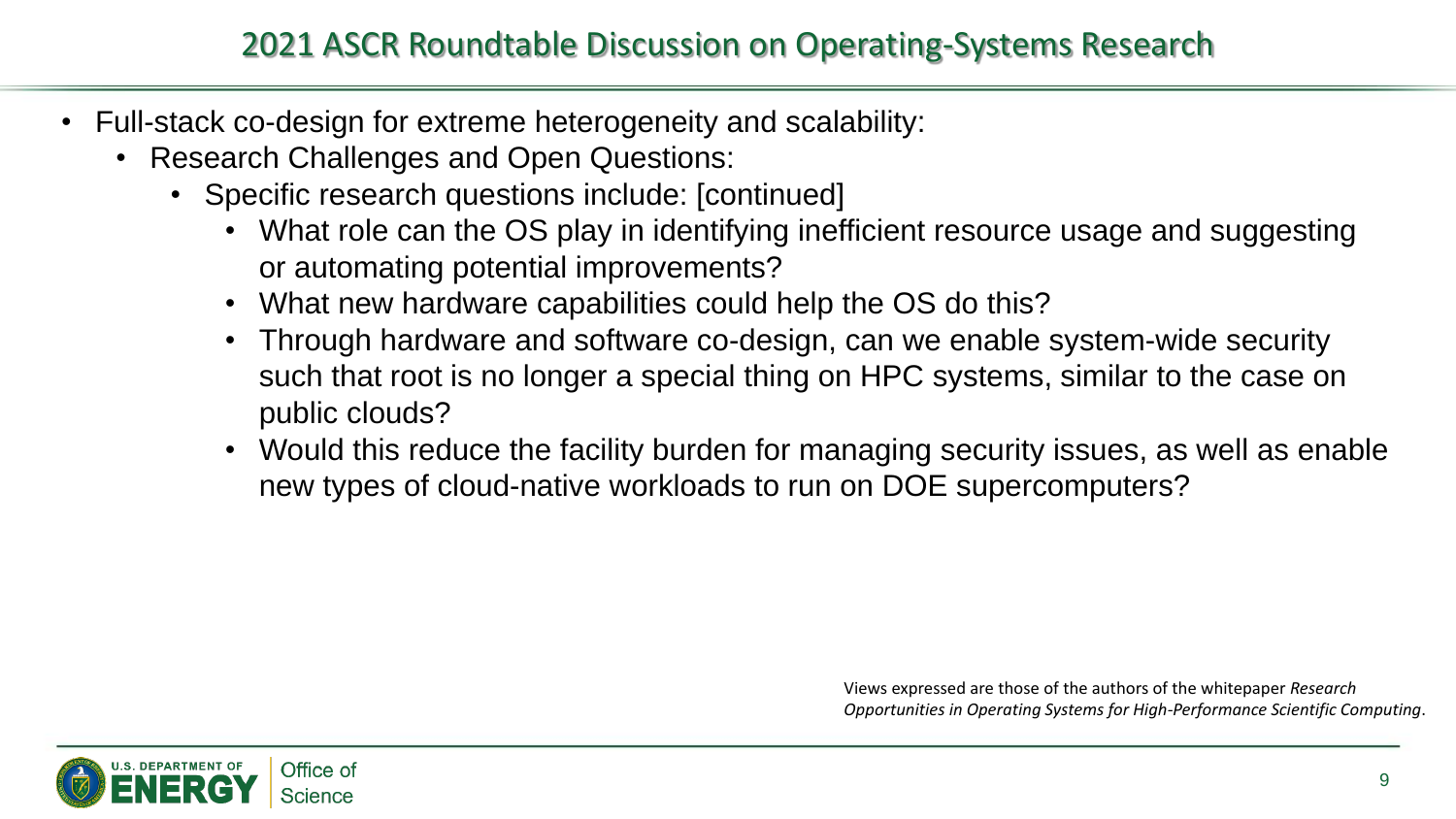- Full-stack co-design for extreme heterogeneity and scalability:
	- Benefits of Success:
		- As rapid, full-stack co-design continues to mature, it may become feasible to rapidly develop and economically deploy domain-optimized silicon targeted at DOE computing workloads, delivering world-class efficiency and performance.
		- Success would produce highly credible OS functionality, hardware designs, and actionable information which could be used to more effectively influence our vendor partners, ultimately leading to higher performing and more efficient DOE supercomputer platforms.
	- Contributing Research Communities:
		- OS research communities;
		- A vibrant open-source hardware community in academia;
		- Leverages a new class of hardware vendors that are emerging to help customers develop domain optimized hardware targeting their particular workloads.

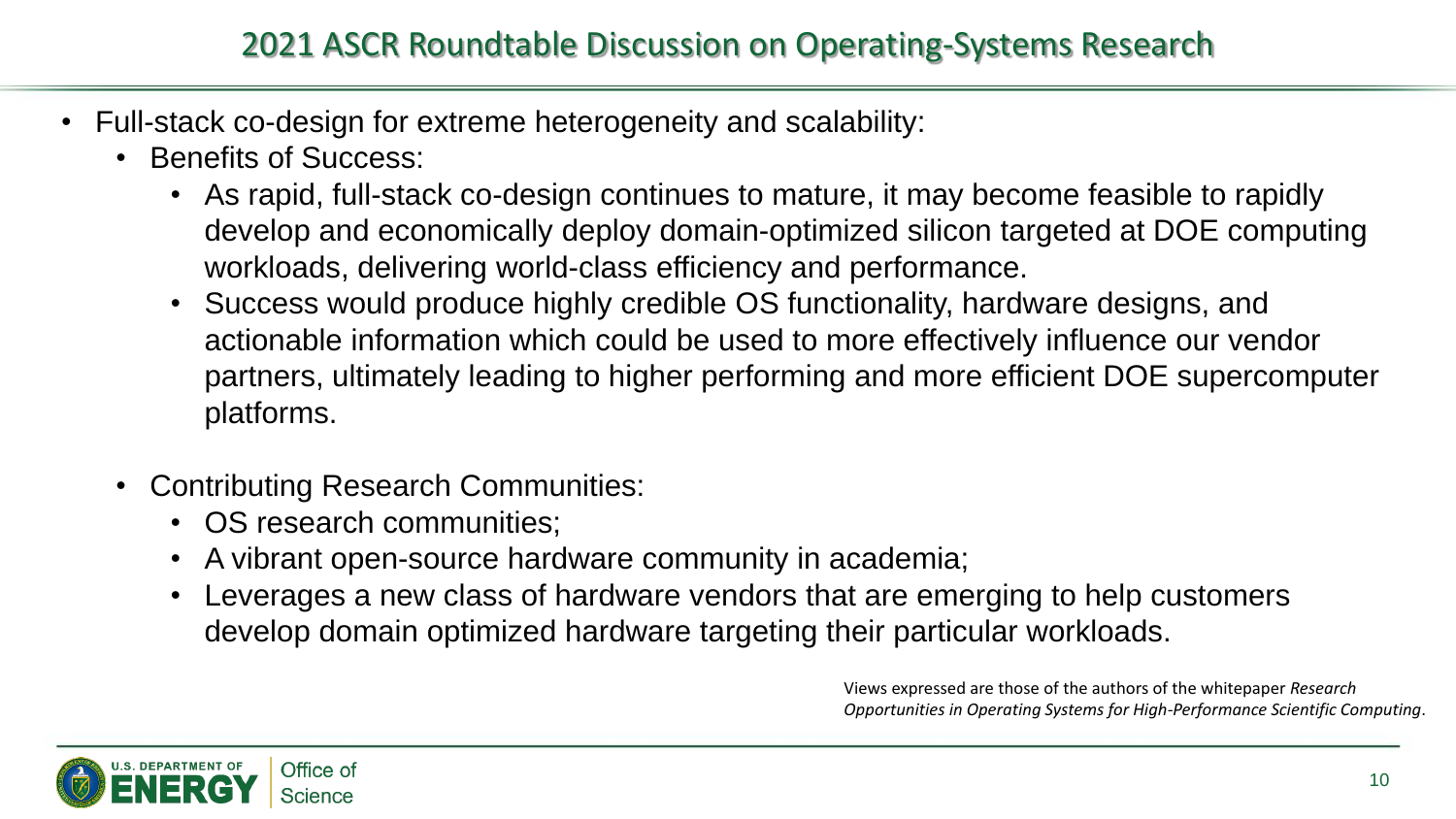- Adaptive management and partitioning of resources:
	- Current trends:
		- An increasing number of extreme-scale applications are composed of multiple components, workflows that must often be "rewired" dynamically.
		- The price of static decisions about workload placement and execution, and their management increases for these workloads with scale and heterogeneity.
		- As the computational capabilities of HPC compute nodes keep increasing, yet fully leveraging those capabilities using individual applications gets ever harder.
		- Running a diverse mix of workloads on a node would improve the overall resource utilization, however this is often avoided, especially the multi-user scenarios, because this tends to introduce performance variability.

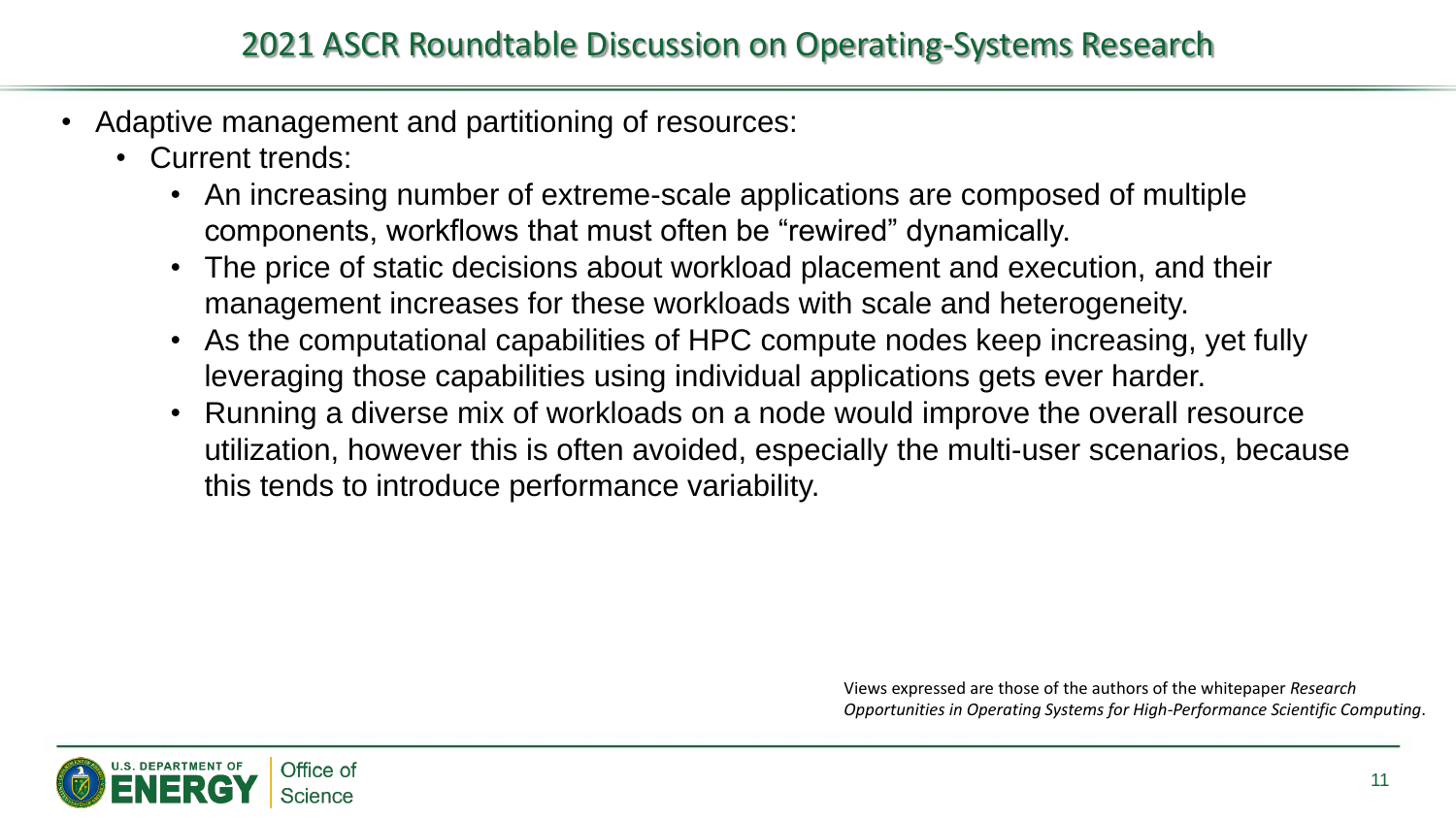- Adaptive management and partitioning of resources:
	- Current trends: [continued]
		- A lack of standards currently hampers the construction of composable, extensible scientific workflows.
		- Currently, nearly every multi-component application and workflow assumes a different model of resource partitioning, selection, and availability, as well as different interfaces, resource state models, and resource / process management.
		- This makes applications and workflows brittle and the barrier to portability and extensibility significant.
		- Virtualization techniques are a popular existing solution in cloud environments, and offer partial solutions to some of the adaptive management/partitioning challenges, but they have traditionally been avoided in HPC due to overheads.
		- HPC-specific multi-kernels can offer lower overheads at the cost of additional implementation complexity.

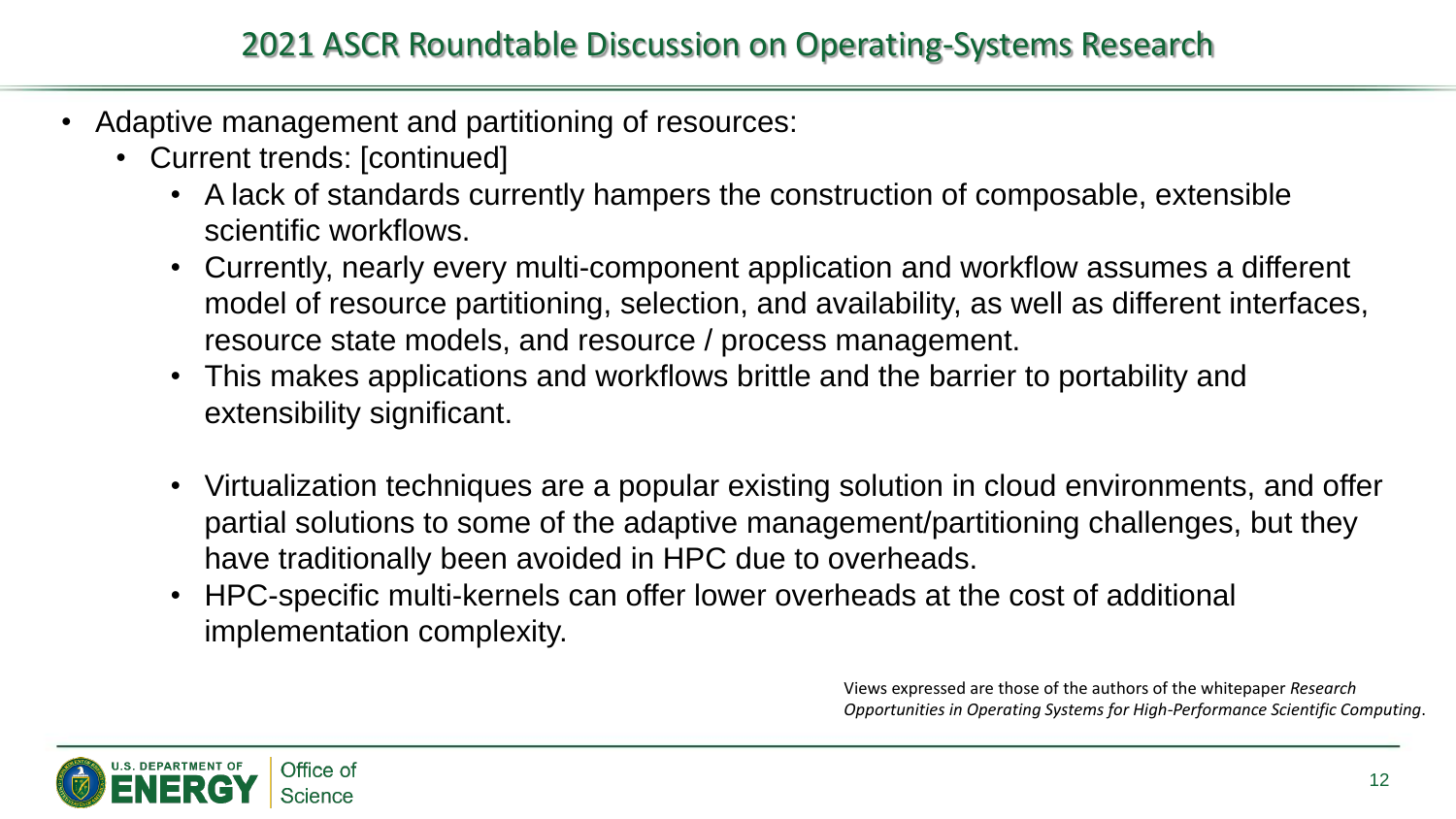- Adaptive management and partitioning of resources:
	- Current trends: [continued]
		- Adoption of containers is increasing, also offering partial solutions to some management and partitioning challenges, but bringing new challenges around composability and efficient workflow integration.
		- Extreme-scale applications are already facing limited memory capacity and bandwidth, yet there are no widely accepted, standardized interfaces for exploiting deep memory hierarchies.
		- There is an inherent conflict between how much of the memory hierarchy to hide from users (so as not to overly complicate the programming) vs how many novel capabilities to expose (to take advantage of the possible performance improvements).

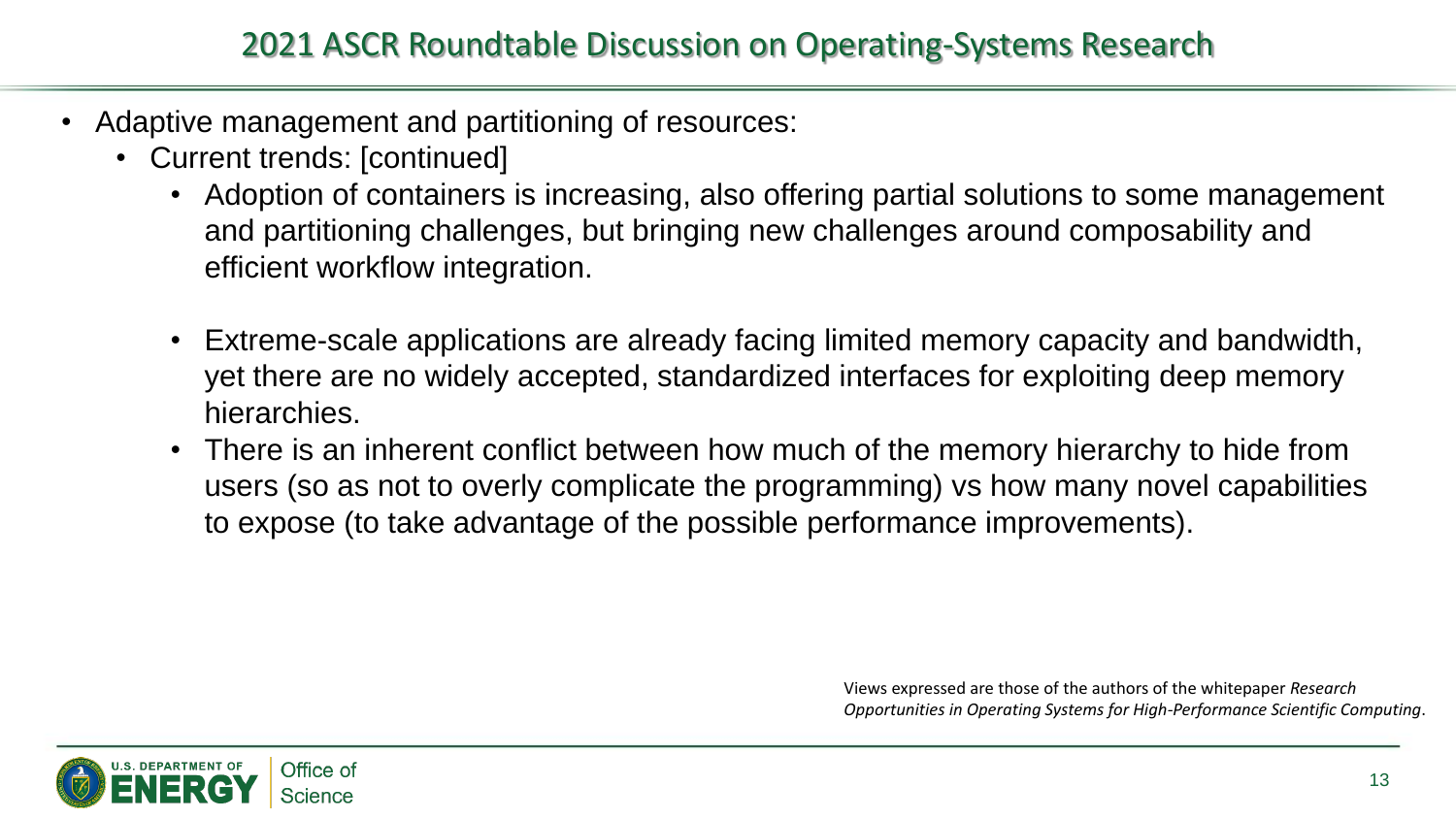- Adaptive management and partitioning of resources:
	- Research Challenges and Open Questions:
		- Open questions regarding how applications, programming environments, and systems can exchange information and cooperatively react to changing workloads and resources include:
			- How to extend programming languages and compilers so that users can express the user-relevant information?
			- What is the communication architecture (i.e., what information is created, communicated, and consumed where and when)?
			- How can current programming methods and compiler optimizations be extended to take advantage of the new information?
			- How can dynamic optimization systems be constructed that adapt at runtime and in the field to changing environments?
			- How to build performance models and decision support to guide users and compilers in these methods and optimizations?

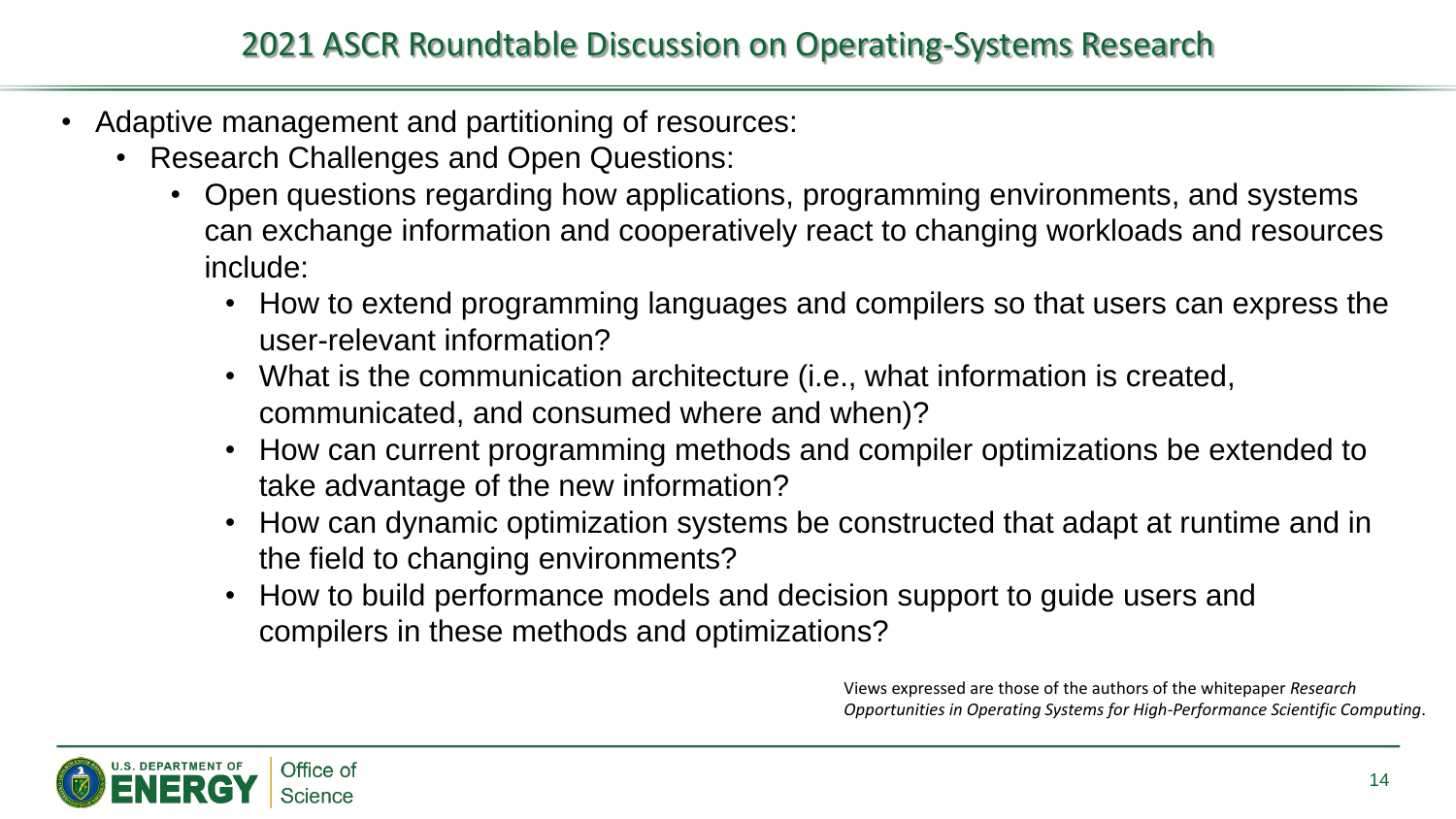- Adaptive management and partitioning of resources:
	- Research Challenges and Open Questions:
		- Open research questions include: [continued]
			- How to construct data-centric abstractions that are application-aware and that present a range of interfaces for a right fit to every application and runtime system, from fully transparent to fully explicit ones?
			- How to enable integration across all of the on-node devices, including function offloading to the NIC?
			- How to reintroduce resource partitioning capabilities in HPC environments, overcoming concerns regarding security and reproducibility?
			- How to support containers within an HPC environment, including workflow integration and performance monitoring?
			- What is the performance price of static execution and resource management as a function of scale and heterogeneity?
			- What are "intrinsic" scales of resource partitioning as a function of scale and dynamism?

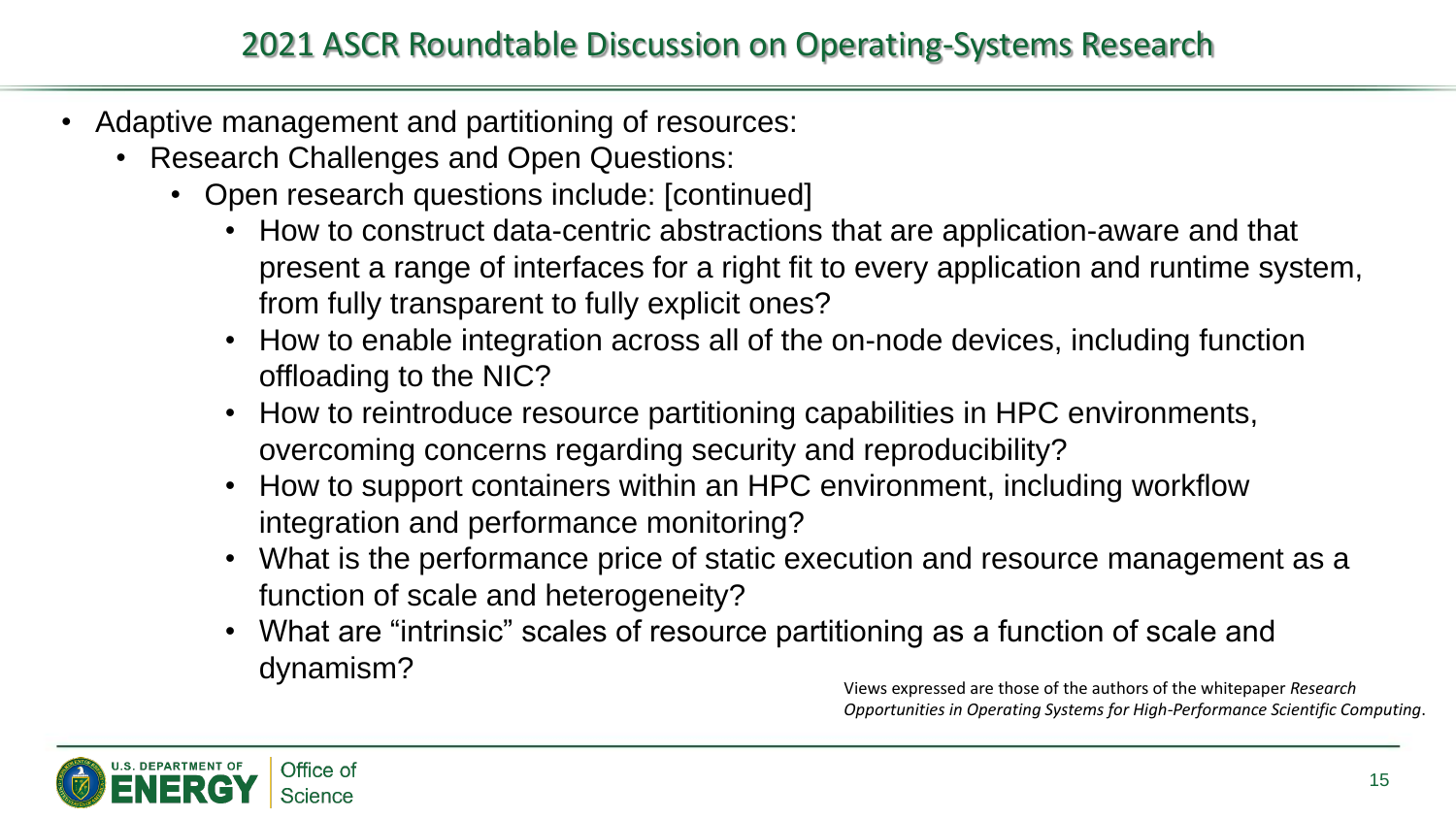- Adaptive management and partitioning of resources:
	- Research Challenges and Open Questions:
		- Open research questions include: [continued]
			- In the presence of adaptive execution and dynamic resource behavior, what is the trade-off between global versus partitioned resource management at exascale?
			- What are the challenges of providing the application complete control of the resources?
			- How is information propagated across resources partitions?
			- How can adaptive execution be implemented without incurring significant overhead?

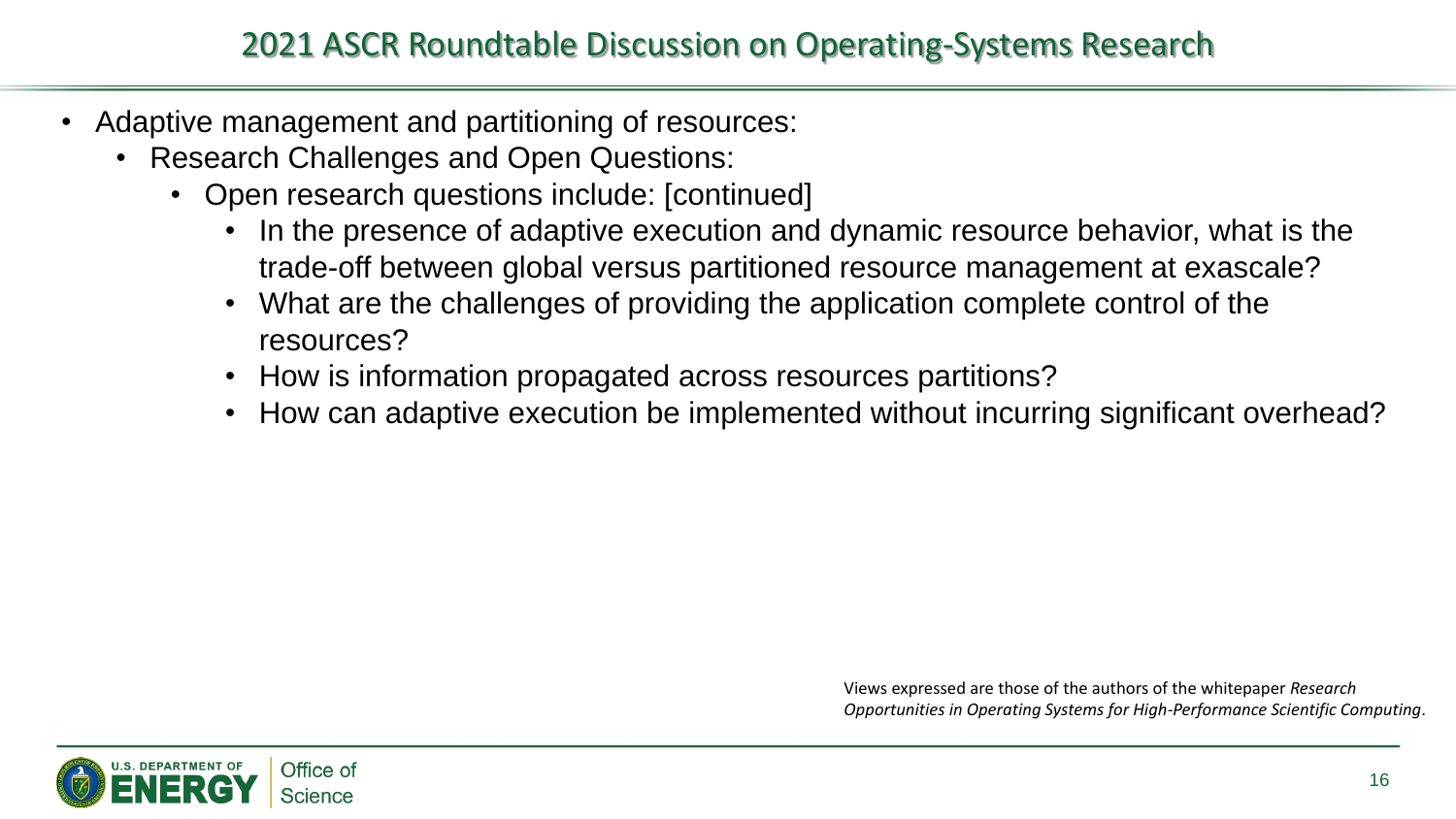- Adaptive management and partitioning of resources:
	- Benefits of Success:
		- Middleware capabilities that
			- Provide the abstractions and interfaces for distributed and high-performance resource management
			- Allow a broad range of multi-component applications and workflows that are agnostic to the specifics of underlying resources and platforms
			- Make it easier to scale up and out.
		- Significant performance improvements
		- Improved resource utilization (less movement, better power consumption)
		- Improved productivity for users/developers when porting to new platforms
		- Resource-partitioning improvements will result in
			- Better utilization of available node resources
			- Better performance for dynamic workloads (including ensemble calculations and AI)
			- Opening HPC systems to a broader, more diverse set of workloads

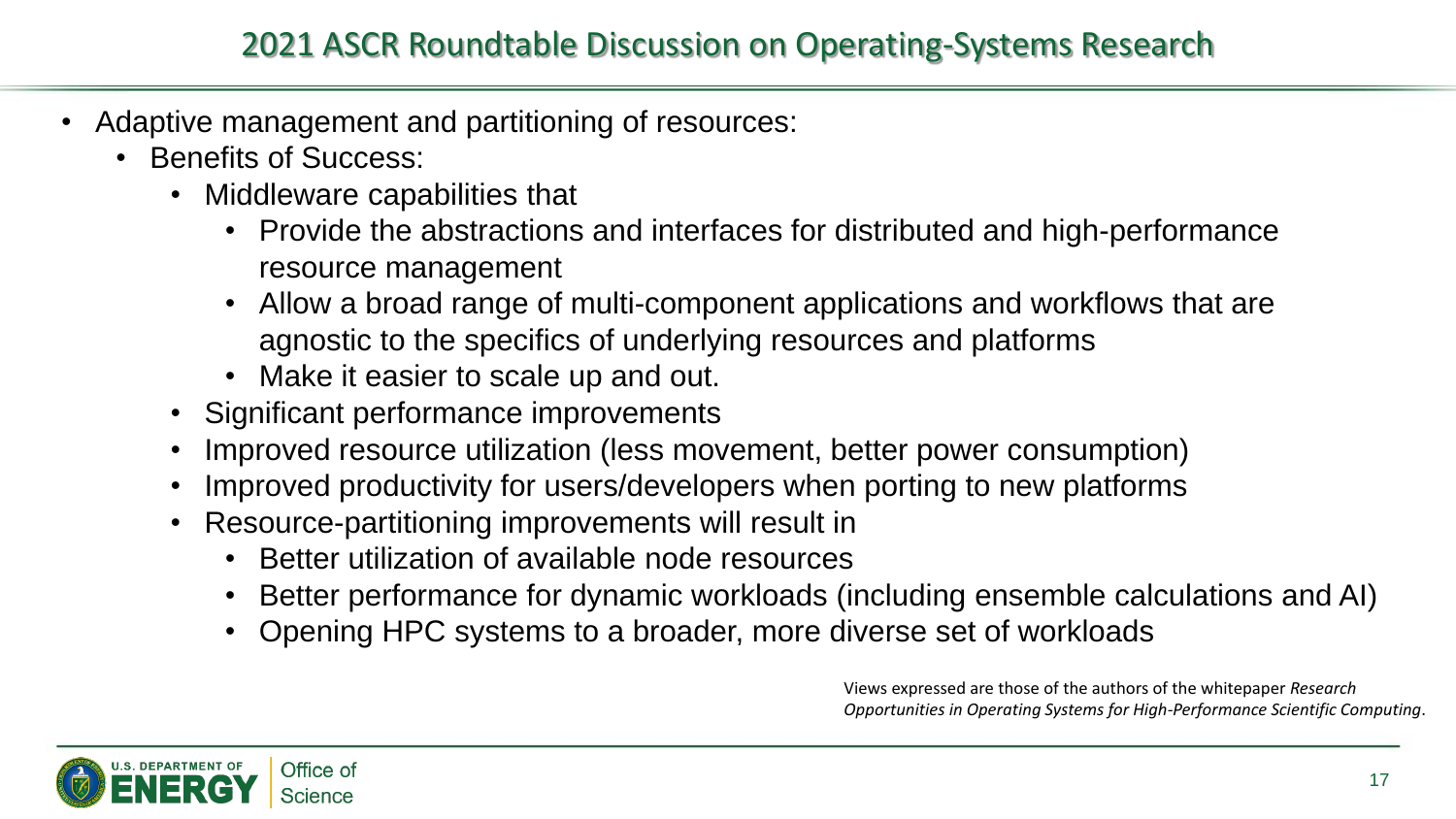- Adaptive management and partitioning of resources:
	- Contributing Research Communities
		- Research communities across the entire system stack will need to collaborate
		- DOE applications, facilities, and systems researchers
		- Software Engineering for Adaptive and Self-managing Systems (see: [https://conf.researchr.org/home/seams-2021\)](https://conf.researchr.org/home/seams-2021)
		- Middleware design principles, programming abstractions and paradigms for reconfigurable, adaptable, and reflective approaches (see: ACM Middleware).
		- Synergies exist with the cloud and edge communities.

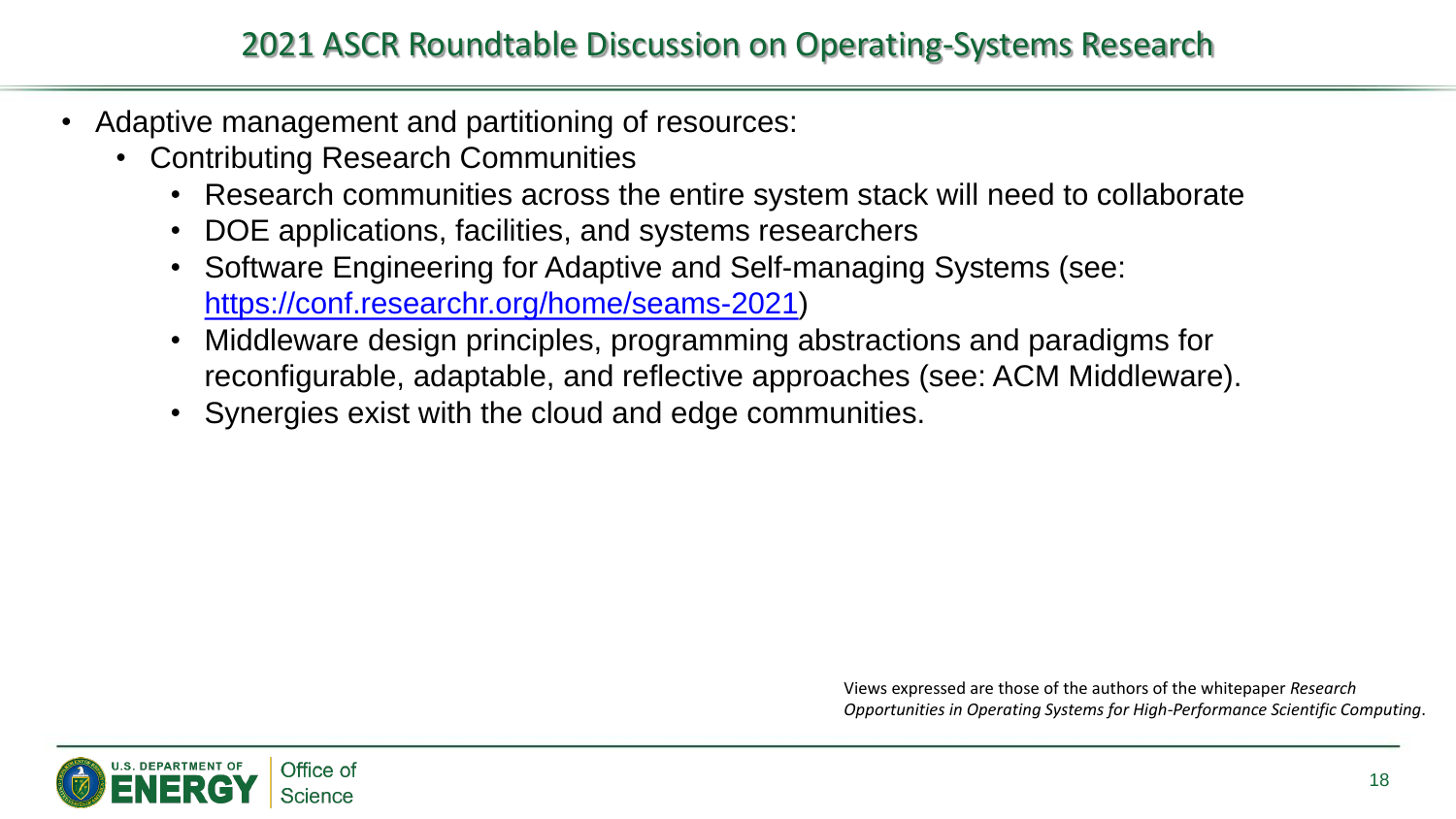- Smart supercomputer systems and facilities:
	- Current trends:
		- Operational intelligence (OI) optimizes the efficiency and effectiveness of systems and facilities using an observe-orient-decide-act loop for adaptation.
		- The loop consists of operational data aggregation, operational data analytics, decision making that considers trade-offs, and operational configuration actions.
		- Corrective actions are often highly limited, as the resilience "toolbox", i.e., the number and types of corrective actions, employed in today's computing systems and facilities is highly limited.
		- DOE's recent Computational Facilities Research Workshop report identified smart systems and facilities as a broad challenge area with enabling automation and eliminating human-in-the-loop requirements as a cross-cutting theme.

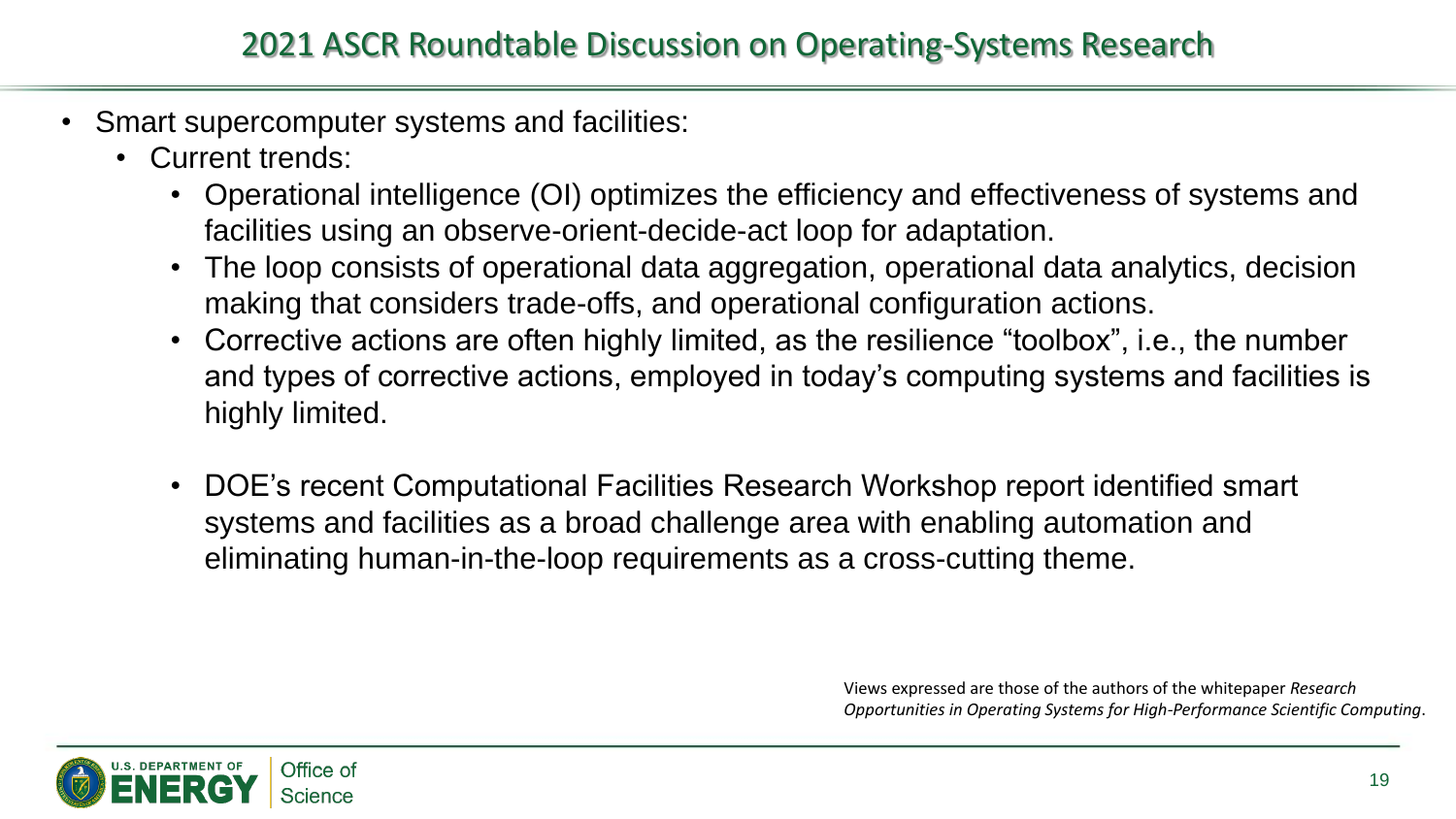- Smart supercomputer systems and facilities:
	- Research Challenges and Open Questions:
		- Specific research challenges include:
			- Autonomous resource management at different granularities: programming model runtime, node OS, global OS and facility
			- Machine-in-the-loop feedback through operational intelligence: monitoring, operational data analytics, autonomous decision making and adaptive resource management
			- Improving operational productivity and lowering operational costs through corrective actions
			- Autonomous adaptation to system properties and application needs
			- Identification of relevant monitoring data for specific control problems
			- Understanding and modeling the involved trade-offs
			- Leveraging community and industry software for reuse and maintainability
			- Enabling real-time control

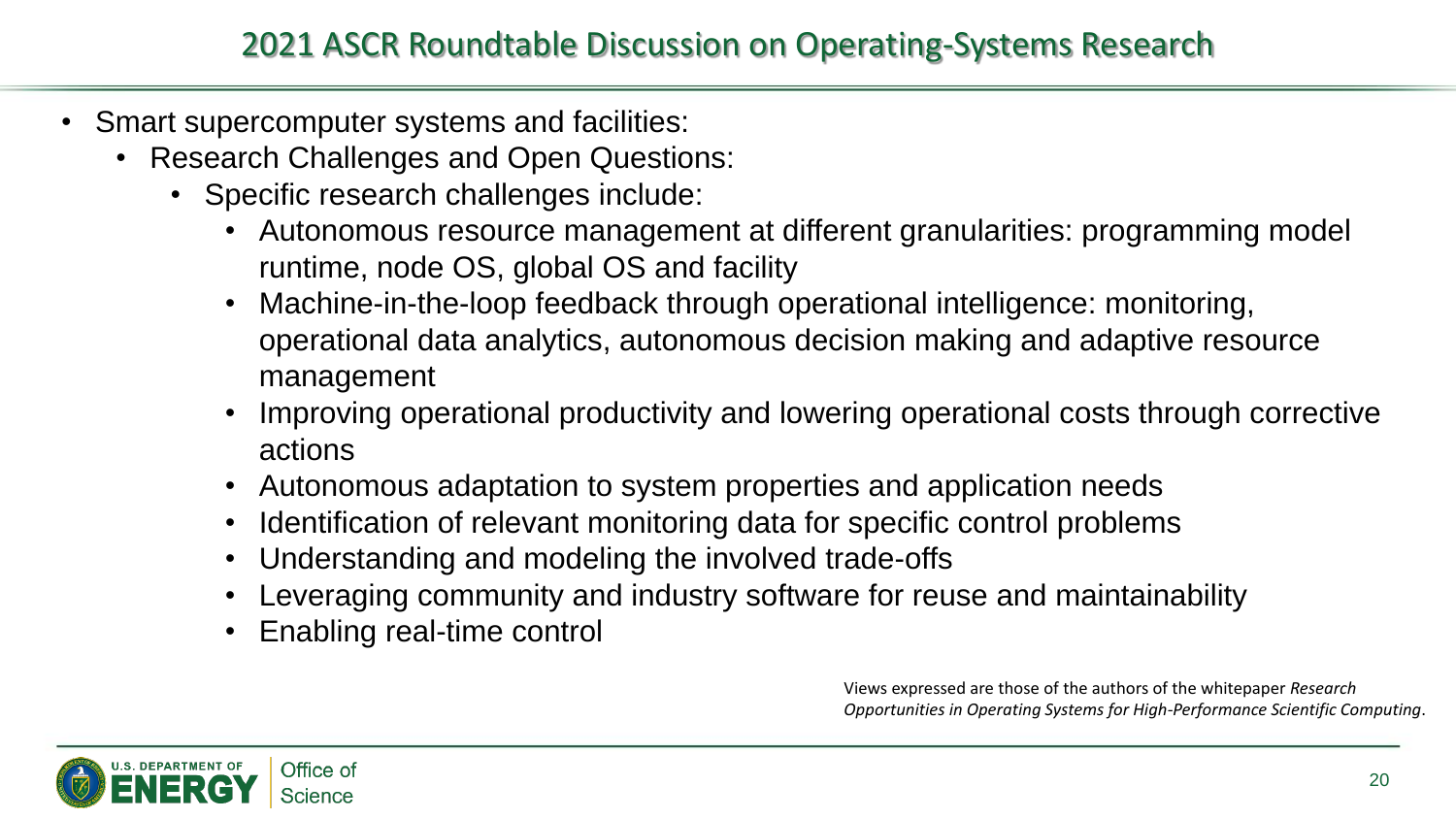

Contributors: Pete Beckman (ANL), Christian Engelmann (ORNL), Shantenu Jha (BNL), Jack Lange (Univ of Pittsburgh)

> DOE Point of Contact: Hal Finkel <hal.finkel@science.doe.gov> May 18, 2021

- As scientific experiments generate ever-increasing amounts of data, and grow in operational complexity, modern experimental science demands unprecedented computational capabilities at the edge -- physically proximate to each experiment.
- Scientific edge computing has a number of unique challenges

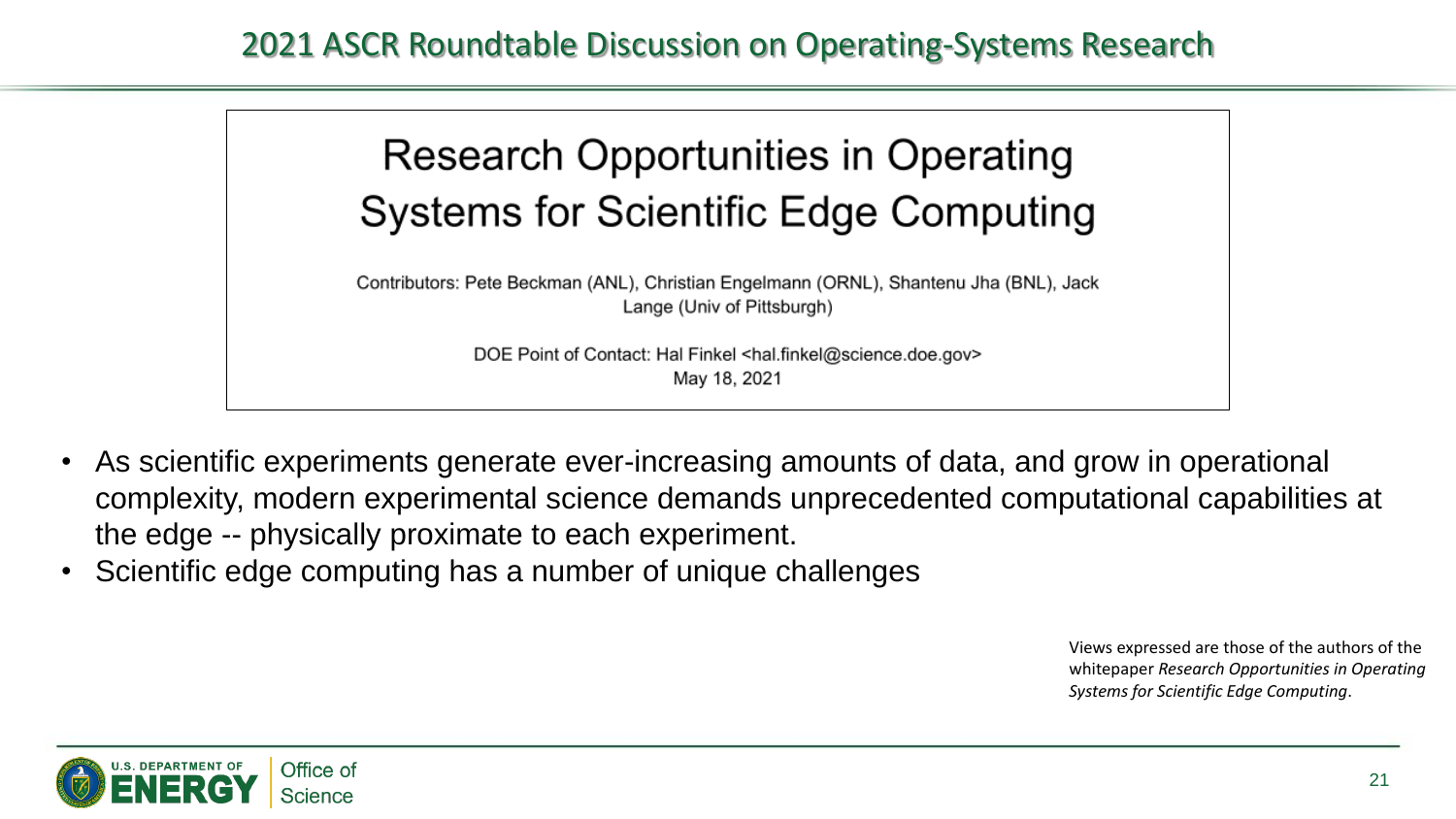- Current trends:
	- Edge computing is set to become an important feature in future HPC environments as scientific workloads begin to incorporate live data collection and analysis.
	- Examples of this trend include:
		- Streaming data directly from large scale scientific instruments and experimental installations to high end computing environments
		- Large scale data collection and analysis needed by distributed sensor platforms
		- Real time computational steering of "smart" infrastructure including experimental and manufacturing processes
	- The current state of practice in experimental science heavily involves human-in-the-loop activity for controlling instruments and computing resources, analyzing data, steering ongoing experiments and planning future studies.
	- In several cases, the data stream is too complex for online control by humans, necessitating multiple runs with different parameter settings and neglecting online control.
	- This results in reduced precision of experiments, particularly in materials synthesis applications.

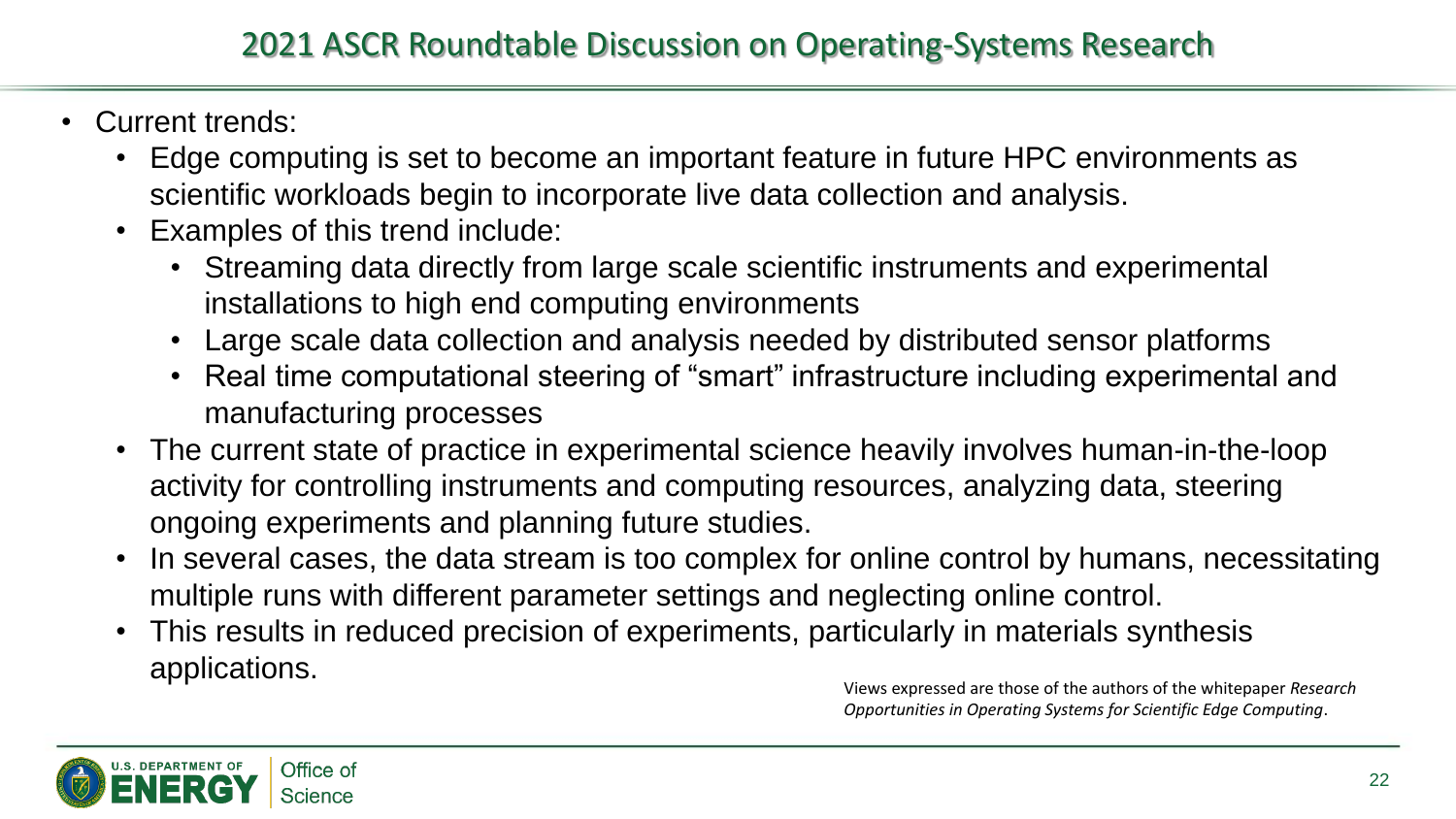- Current trends: [continued]
	- Current human-in-the-loop solutions for steering instrument experiments with computational analysis have been developed on an ad-hoc basis for specific instruments and are limited in scope.
	- Data formats, communication protocols and human-machine interfaces are usually incompatible with other instruments, analysis approaches and the envisioned autonomous online real-time control.



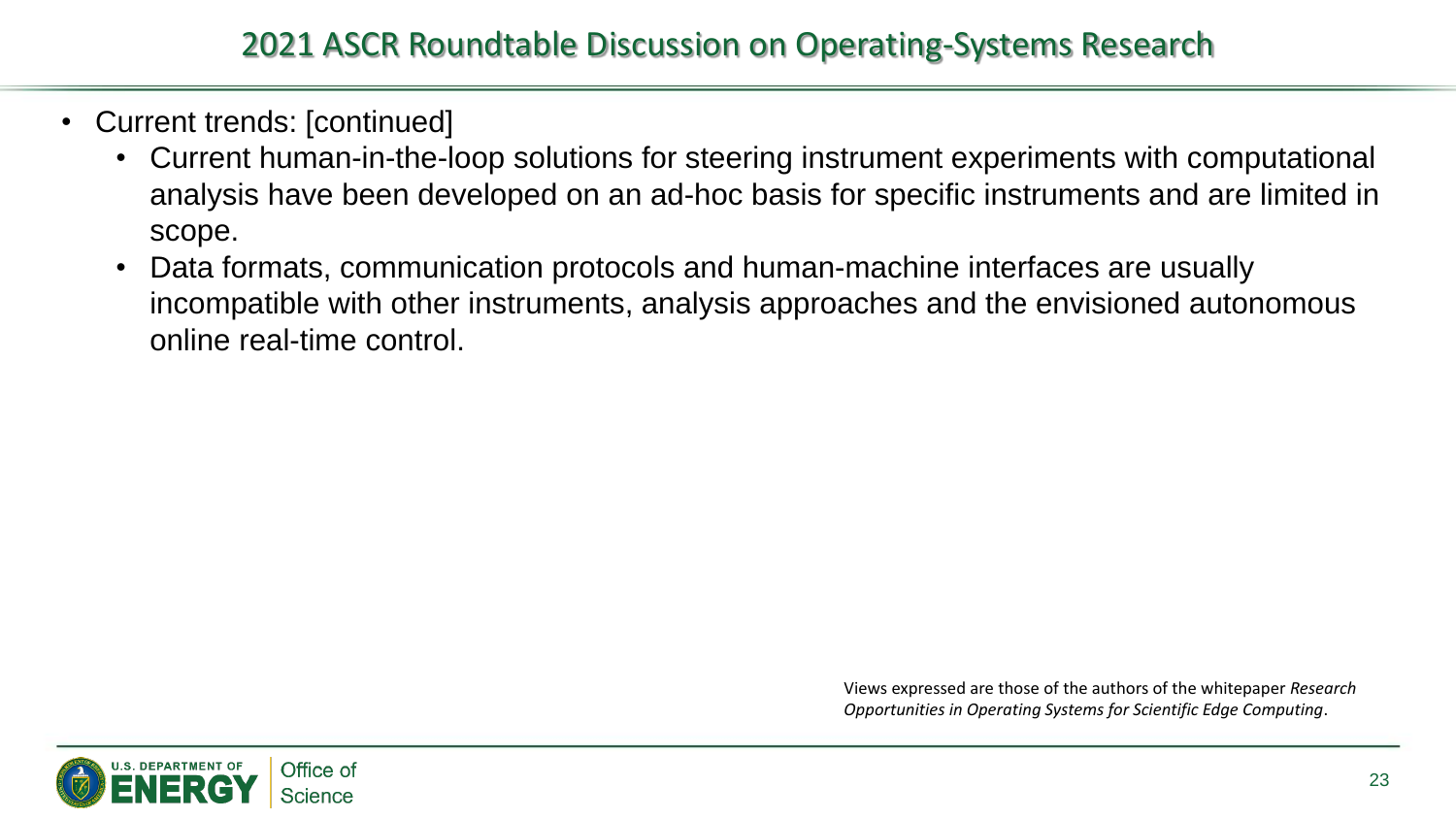- Research Challenges and Requirements
	- Incorporating large numbers of edge resources will require scalable access control mechanisms that are able to support much more heterogeneous computing resources and more complex organizational structures.
	- To effectively adapt to these environments will require access control mechanisms that support a high degree of semantic expressiveness in order to effectively encode increasingly complex and abstract policies.
	- Access control policies will need to expand to include heterogeneous and dynamic collections of edge-based hardware resources which will likely exhibit large amounts of churn and varying degrees of availability.
	- This will require the expansion of security models to enable them to dynamically establish trust with potentially ephemeral edge resources in order to ensure end-to-end data security and access control.
	- Trusted edge resources will need to support the ability to provide trusted execution environments with hardware level primitives as well as attestable and authenticatable software environments.

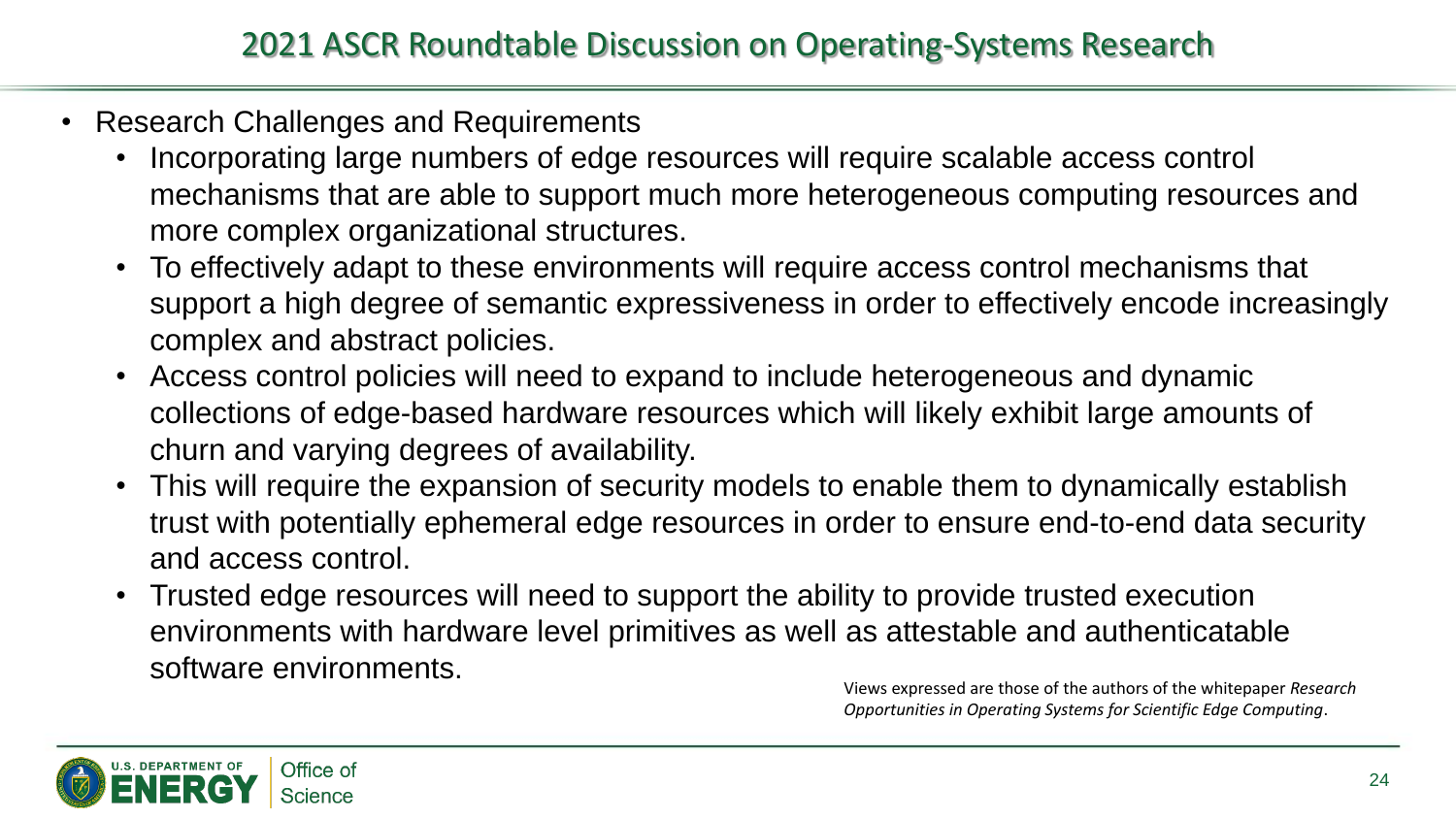- Research Challenges and Requirements [continued]
	- The recent AI for Science Report outlines the need for smart systems, instruments and facilities to enable science breakthroughs with autonomous experiments, "self-driving" laboratories, smart manufacturing, and AI-driven design, discovery and evaluation.
	- DOE's recent Computational Facilities Research Workshop report identified smart systems and facilities as a broad challenge area with enabling automation and eliminating human-inthe-loop requirements as a cross-cutting theme.
	- One of the major bottlenecks for science is the limited speed at which experiments can receive feedback from computation and theory.
	- Accelerating this cycle requires connected instrumentation with local/instantaneous computation using edge computing resources where feasible and with remote/urgent computation using leadership computing resources when necessary.
	- Motivating use cases: a biological sample may have only a limited lifetime, real-time feedback to discover and treat manufacturing defects

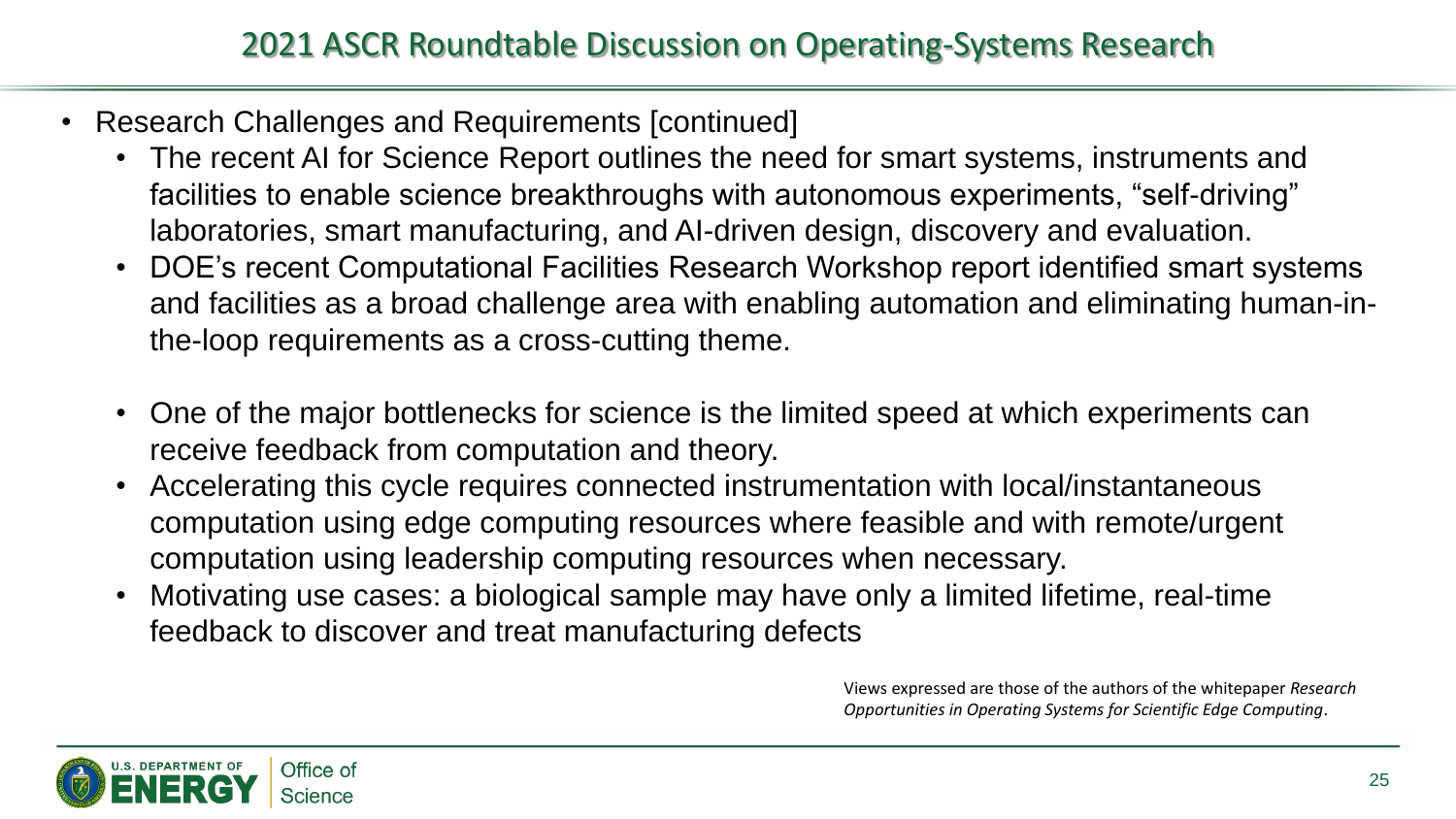- Research Challenges and Requirements [continued]
	- OS (middleware) for scientific edge-computing must include agile mechanisms to provision distributed resources with collective properties and possibly inconsistent capabilities and availability.
	- Top down and centralized resource federation is unlikely to scale, be resilient, or even responsive to dynamic changes.
	- In order to achieve the necessary control and information flow for integrated applicationsystems resource and workload management, the infrastructure must also present unified abstractions and interfaces for resource and workload management to distributed applications.
	- For example, user-facing abstractions and interfaces must include explicit performance and quality of service measures; system-facing abstractions and interfaces must include information about resource availability, and control for configuration and distributed resources selection.

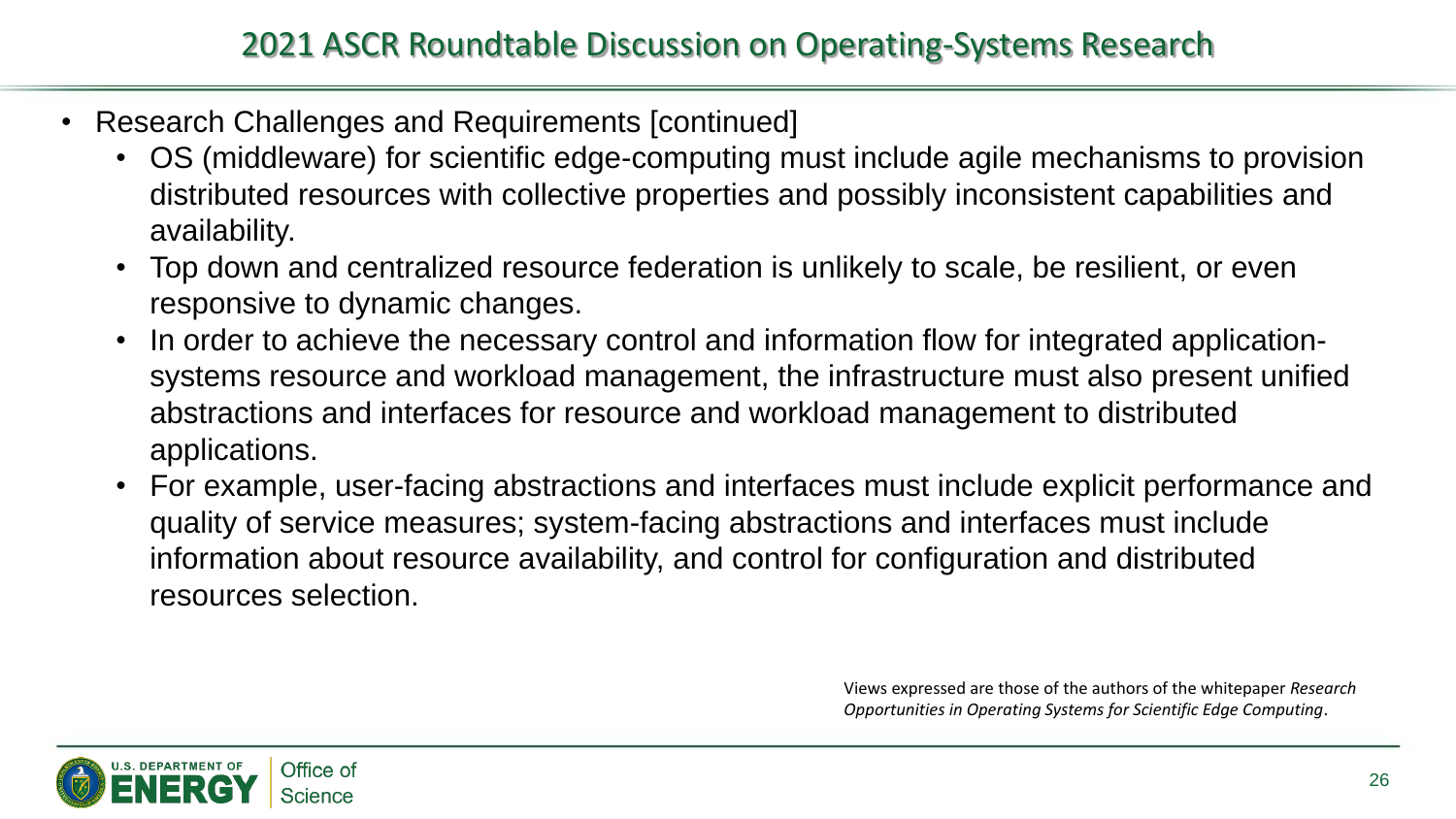#### 2021 ASCR Roundtable Discussion on Operating-Systems Research

- **Open Questions:** 
	- Areas of open questions include:
		- Distributed hardware and software architectures
		- Communication protocols and interfaces
		- Resource orchestration and control
		- Data transfer, management and provenance
		- Leveraging AI/ML, data analytics and advanced statistics for computational steering and planning of experiments
		- The efficient and effective integration of human-machine interfaces
		- The role of virtual instruments as digital twins